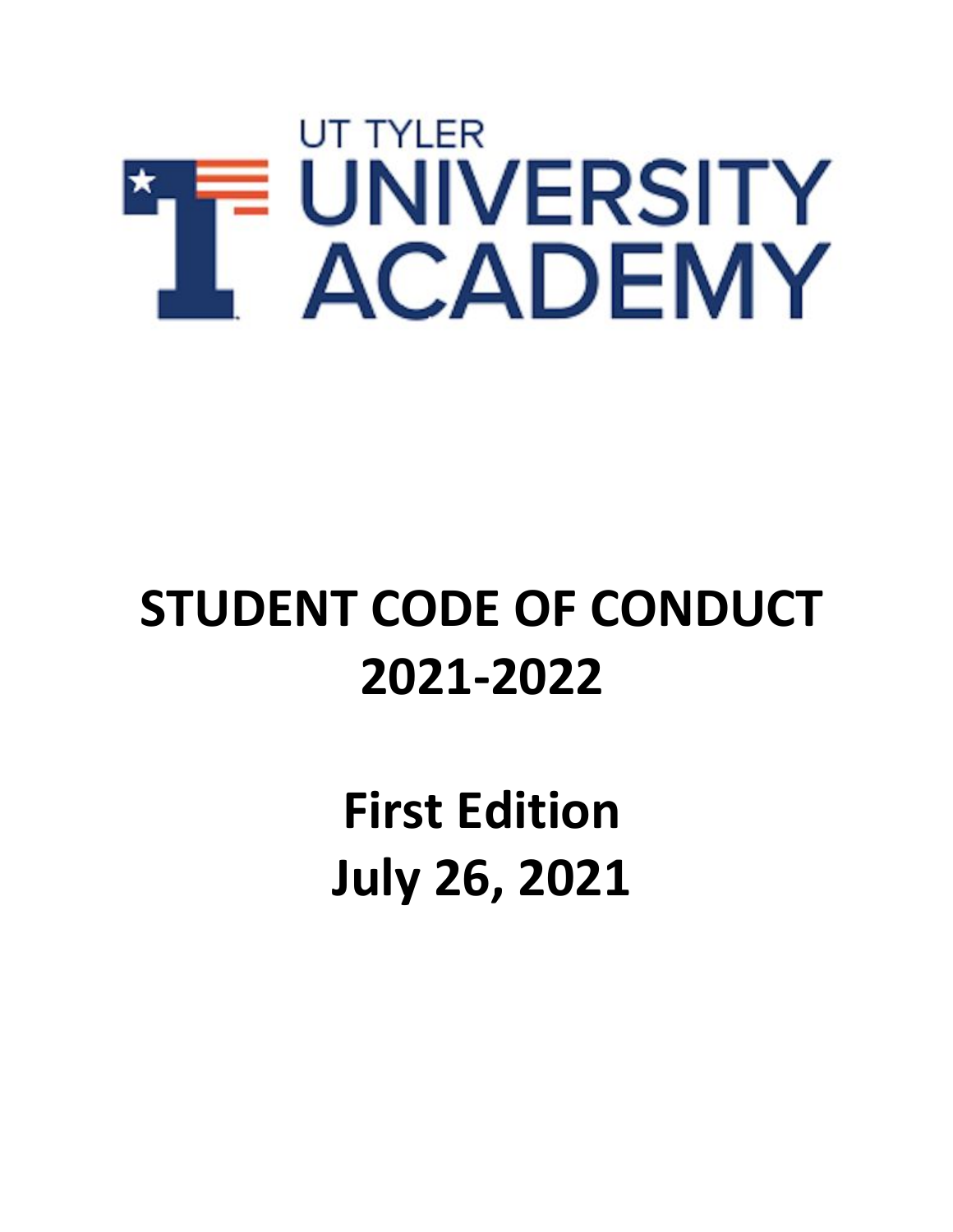# **UT Tyler University Academy STUDENT CODE OF CONDUCT 2021-2022**

# **TABLE OF CONTENTS**

| Application of the Code                   | $\mathbf{1}$   |
|-------------------------------------------|----------------|
| <b>Expectations for Student Conduct</b>   | $\overline{2}$ |
| <b>Prohibited Conduct</b>                 | $\mathbf{3}$   |
| Determining Appropriate Discipline        | 6              |
| Investigation of Discipline Issues        | $\overline{7}$ |
| Discipline of Students with Special Needs | 8              |
| <b>Types of Discipline</b>                | 10             |
| Detention / In-School Suspension          | 11             |
| Out-of-School Suspension                  | 11             |
| Reasons for Expulsion                     | 12             |
| <b>Expulsion Process</b>                  | 15             |
| <b>Terms of Expulsion</b>                 | 16             |
| <b>Discipline Appeal Process</b>          | 16             |
| Truancy                                   | 17             |
| <b>Bullying</b>                           | 18             |
| Definitions                               | 19             |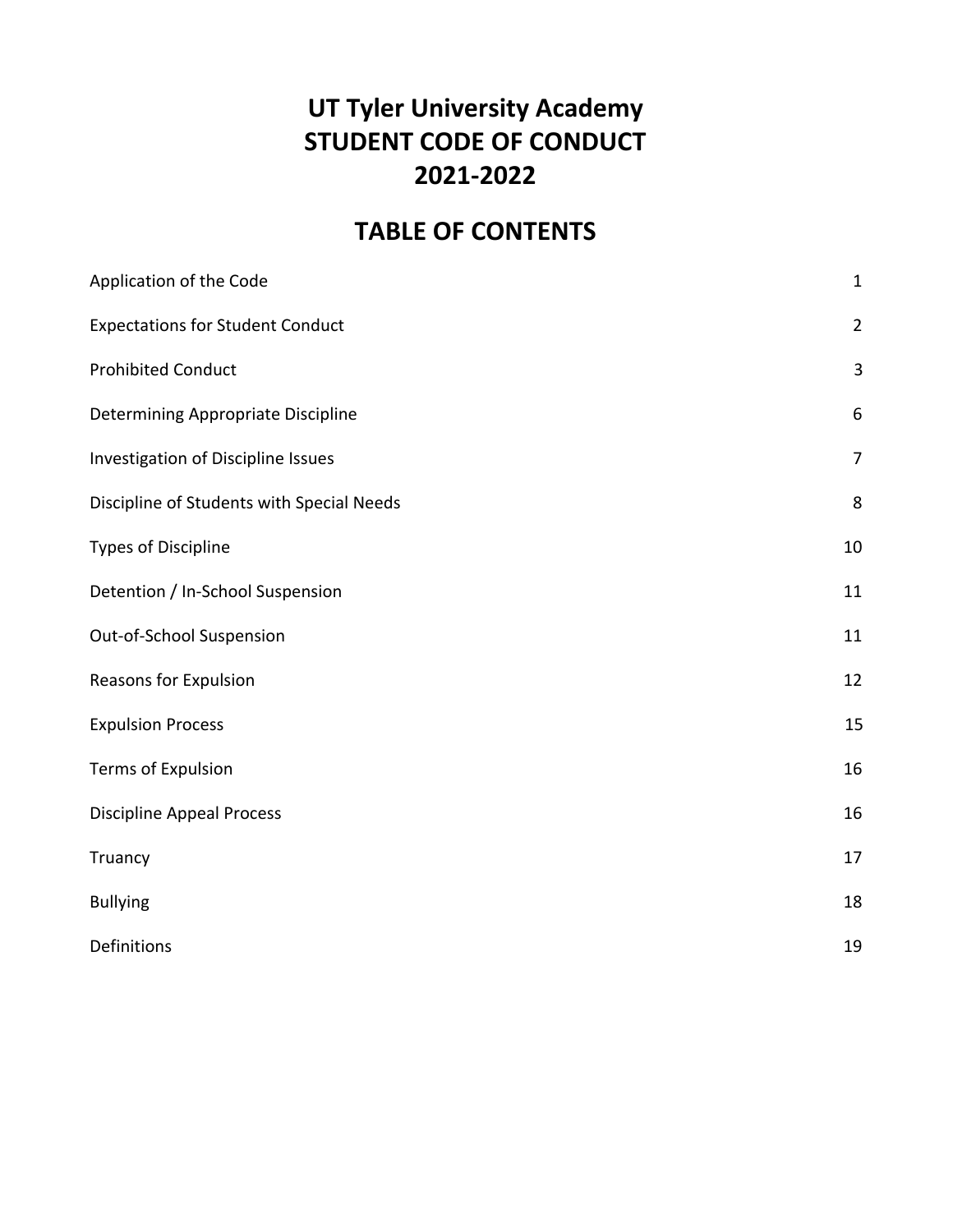## **APPLICATION OF THE CODE**

The **board of trustees** of the **UT Tyler University Academy** has adopted this Student Code of Conduct (the "Code") in accordance with Section 12.131 of the Texas Education Code, in order to clearly communicate standards for expected student conduct, the disciplinary consequences which may be applied to students who violate those standards, and the applicable procedures for the implementation of disciplinary consequences. All students must comply with the Code. Definitions of words and phrases used throughout this Code are provided at the end of the Code.

Parents and students are encouraged to contact campus administration with any questions or concerns regarding the requirements and provisions of the Code. Parents and students are expected to review and be familiar with the provisions of the Code. Lack of knowledge or awareness about any School rules, including this Code, will not excuse violations of the Code. Parents and students will be required to sign a statement acknowledging receipt and understanding of the Code. A copy of this Code is available **on the district's Web site at www.uttua.org.**

The School has the authority to create and enforce rules related to student conduct and behavior while on school property, traveling to or in attendance at a school-sponsored or school-related event or activity, whether on or off campus. The School has the authority to issue disciplinary consequences for certain other student conduct that relates to, affects, or shares a nexus with the School, its students, or its employees regardless of when or where the conduct occurs. The School may also issue discipline based on a student's use of electronic media, whether on or off campus.

Other School rules, codes or policies may apply to a student's misconduct, and may result in multiple disciplinary consequences issued for the same conduct.

The school will exclude from admission students with a documented history of a criminal offense(s), juvenile court adjudication(s), or disciplinary problems under subchapter A, Chapter 37 of the Education Code within the last three school years, as evidenced by records received from schools previously attended by the student, law enforcement, or any other relevant documentation, and may exclude the student from admission on this basis.

If a student who would otherwise be ineligible for admission to the School provides false information on an admissions application or other enrollment document and as a result of the false information is admitted to the School, the student shall be immediately withdrawn from enrollment from the School upon discovery of the falsification. Falsification of information for the purpose of gaining enrollment in a public school is a criminal offense under § 37.10 of the Texas Penal Code. The School may elect to report the falsification to law enforcement or take any other action permitted by law.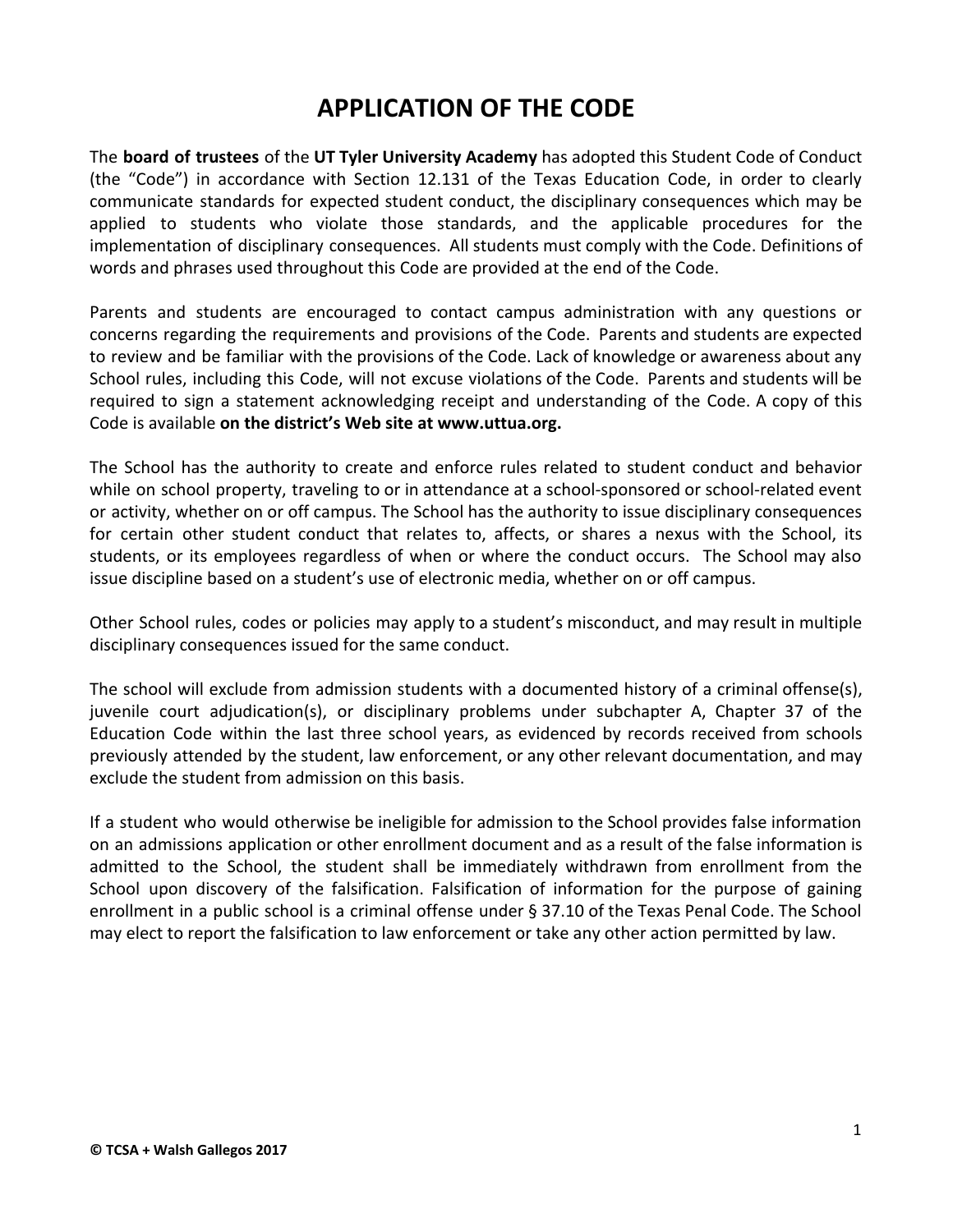# **EXPECTATIONS FOR STUDENT CONDUCT**

The mission of **UT Tyler University Academy** is **to develop students who leave school STEM College and Career Ready. STEM College Ready indicates students are prepared to enroll in a STEM Major at a university. Typically this means they are calculus ready upon graduation or have completed calculus in high school.** To achieve that mission, the School must be an environment safe, secure and free from disruption. Students are expected to demonstrate behavior appropriate to the School's learning environment, to treat other students, School personnel, and visitors to the School with respect. As such, each student is expected to:

- Behave in a responsible and respectful manner, always exercising self-discipline;
- Demonstrate courtesy and respect for others, especially other students and School personnel;
- Attend classes and required School activities and events regularly and on time;
- Prepare for each class, take appropriate materials and assignments to class, and complete assignments on time;
- Respect the rights and privileges of other students and school personnel in person and online;
- Respect and care for School property and facilities;
- Follow policies related to use of technology;
- Cooperate with School personnel in maintaining safety, order and discipline;
- Dress appropriately in accordance with the School's dress code;
- Review and comply with the Student Handbook and other School and campus rules;
- Obey classroom rules and classroom expectations for behavior;
- Refrain from verbal or written acts of bullying whether in person or online;
- Avoid violations of this Code.

Students are expected to comply with the school's technology and electronic media use policies and procedures. Students are also expected to demonstrate the same behavior online or while using electronic media as is expected in the classroom, on school property, or at school-related events. Sending, posting, or possessing electronic messages that are disrespectful, disruptive, abusive, obscene, illegal, threatening, harassing or damaging to another person disrupts the learning

environment and will not be tolerated.

Parent cooperation is essential to achieving the School's mission and ensuring that students learn in a safe, secure and positive environment. Parental involvement and cooperation is vital in the discipline process. Parents should understand and be familiar with the Code, ensure that his or her child understands and seeks to comply with this Code, and assist the school in counseling students regarding appropriate behavior.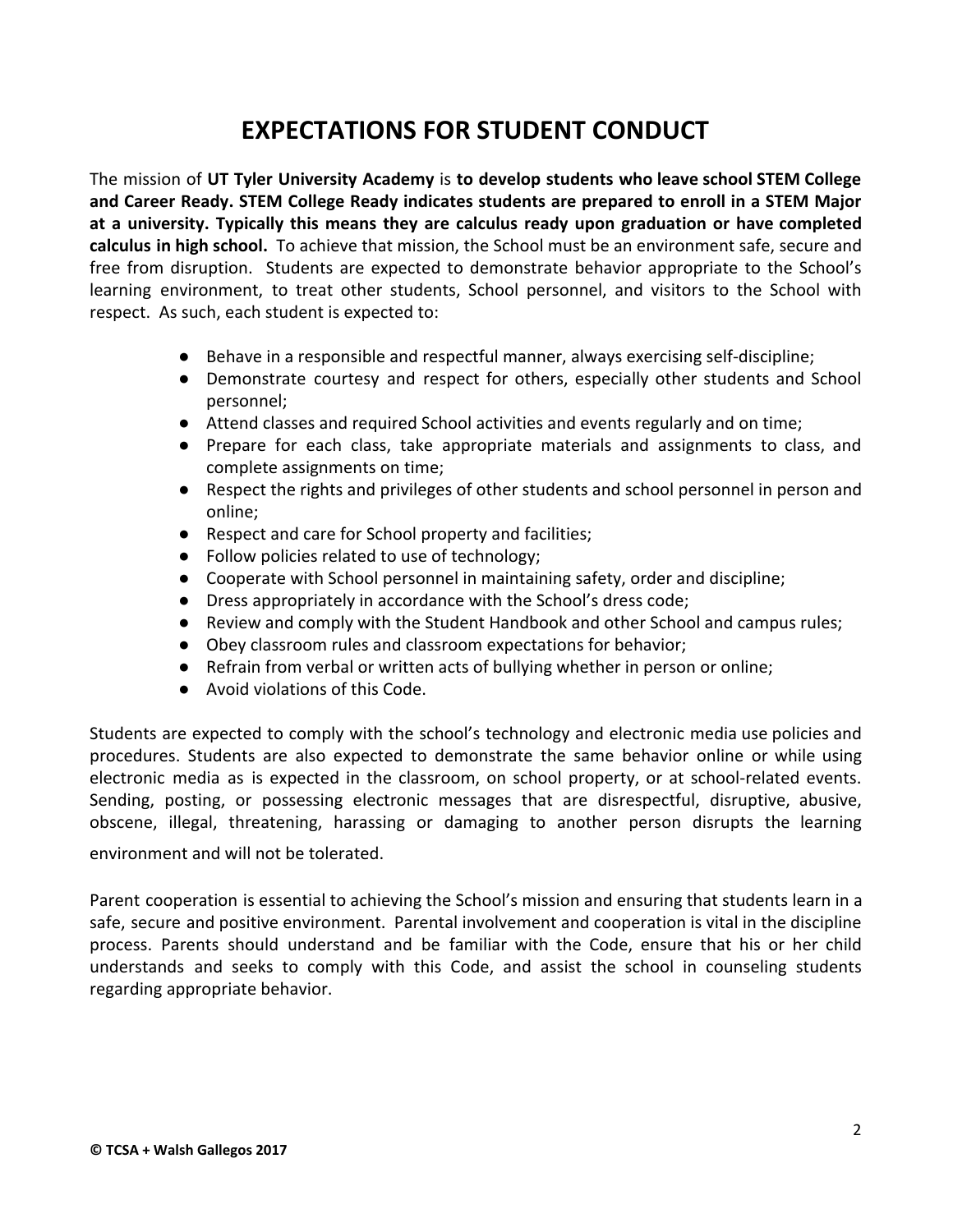# **PROHIBITED CONDUCT**

The following conduct constitutes a violation of the Code. Any student found to have engaged in such conduct shall be subject to one or more disciplinary consequences as identified within the Code.

#### **General Student Behavior**

- 1. Violate dress and grooming standards as communicated in the student handbook;
- 2. Cursing, using offensive language, name calling, ethnic, racial or gender slurs, other derogatory statements, or yelling;
- 3. Disrespectful behavior towards adults;
- 4. Refuse to accept discipline management techniques assigned by a teacher or principal;
- 5. Failure to follow directives;
- 6. Disruption of instruction or other school activities or operations;
- 7. Unexcused or excessive tardiness;
- 8. False statements or false accusations;
- 9. Bullying, including cyberbullying;
- 10. Teasing, or targeting other students;
- 11. Inappropriate cell phone or electronic media use;

#### **Violation of School Rules and Policies**

- 12. Failure to comply with the Student Handbook, or other School or campus rules;
- 13. Leaving the classroom, school building, mandatory school activities or events, or adult supervision without permission;
- 14. Skipping a class period or other mandatory activity, in whole or in part, without permission;
- 15. Violation of School or campus policies or rules related to the use of electronic media, including personal or School-owned electronic devices (*e.g.*, cell phones, tablets, game systems, computers, cameras), or the School's network or Internet connection;
- 16. Engaging in actions or demonstrations that substantially disrupt or materially interfere with school activities;
- 17. Truancy or other failure to attend school without excuse;
- 18. Defacing, destroying or otherwise modifying School property without authorization;
- 19. Taking photographs or making video or audio recordings of students, employees, or other persons without the consent of the other person;
- 20. Steal from students, staff, or the school;
- 21. Commit extortion or blackmail (obtaining money or an object of value from an unwilling person);
- 22. Soliciting or attempting to solicit another student to violate the Code, School policies and rules, or the law;
- 23. Taking steps toward violation of the Code even if the act is not completed, as determined by appropriate School administrator;
- 24. Failing to follow school directives and classroom rules and expectations;
- 25. Disobeying rules and expectations regarding school transportation;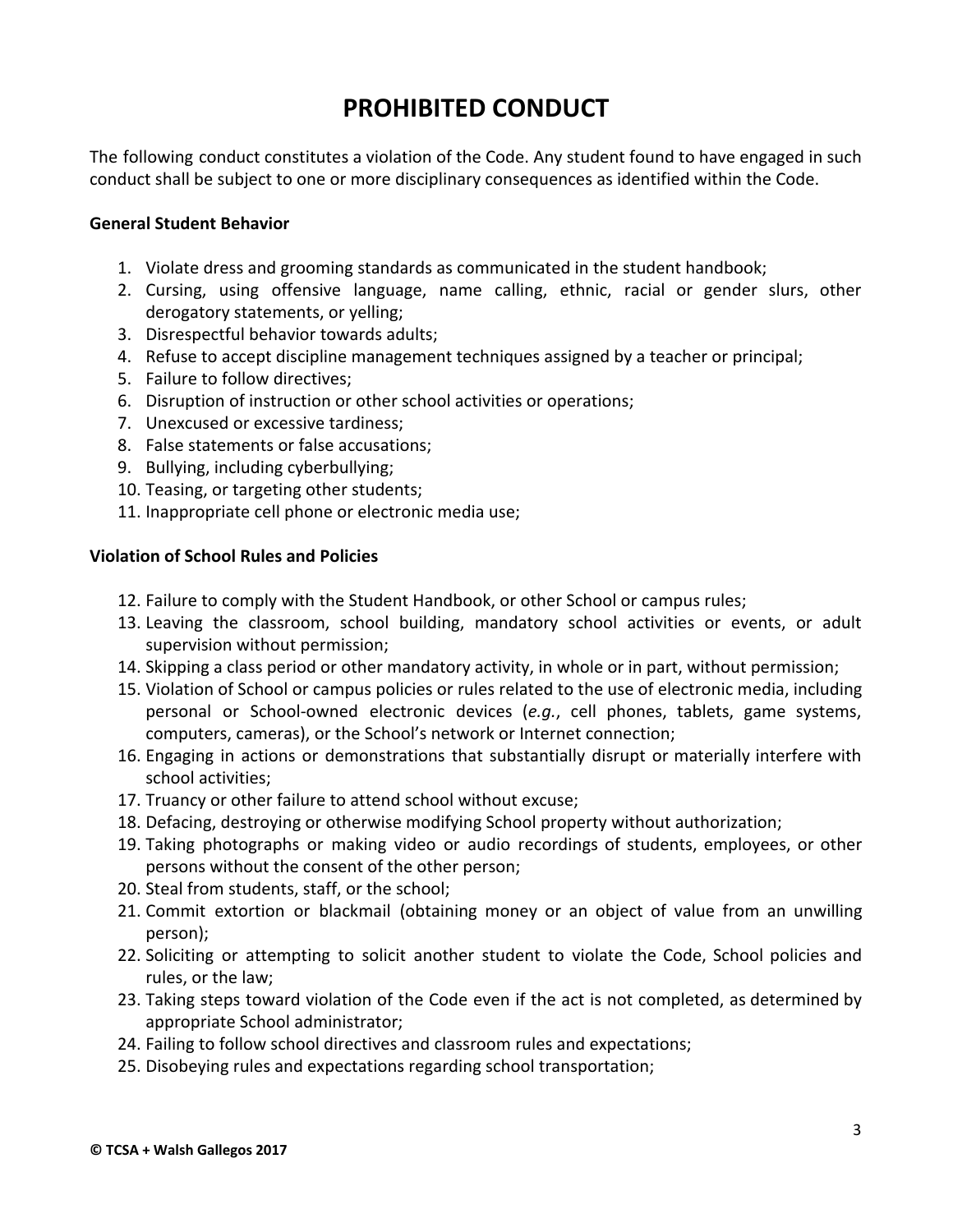26. Inappropriate or unauthorized use of School property, including posting or distributing literature or materials without School authorization;

#### **Violent, Illegal, and Other Serious Offenses**

- 27. Possession of prohibited items;
	- o Fireworks of any kind, smoke or stink bombs, or any other pyrotechnic device;
	- o A razor, box cutter, chain, or any other object used in a way that threatens or inflicts bodily injury to another person.
	- o A "look-alike" weapon;
	- o An air gun or BB gun;
	- o Ammunition;
	- o A stun gun; A pocket knife or any other small knife;
	- o Mace or pepper spray;
	- o Matches or a lighter;
	- o A laser pointer for other than an approved use;
	- $\circ$  Any articles not generally considered to be weapons, including school supplies, when the principal or designee determines that a danger exits;
- 28. Conduct which meets the elements of a criminal offense, as determined by the School;
- 29. Physical, verbal or sexual harassment of others;
- 30. Inappropriate physical or sexual behavior, including jokes, comments, gestures or unwelcome physical conduct or contact;
- 31. Using the Internet or other electronic communications to threaten district students, employees, or volunteers, including off school property if the conduct causes a substantial disruption to the educational environment;
- 32. False statements, false accusations, or perpetrate hoaxes regarding school safety;
- 33. Hazing or initiations;
- 34. Participation in a gang, soliciting or attempt to solicit participation in a gang;
- 35. Possessing, distributing, using or being under the influence of tobacco products, electronic cigarettes, drugs, alcohol, or controlled substances, including prescription drugs if the student has not been prescribed the drugs or is taking the drugs in excess of the dosage specified by the prescription;
- 36. Have or take prescription drugs or over-the-counter drugs at school other than as provided by district policy;
- 37. Possessing or selling look-alike drugs or attempt to pass items off as drugs or contraband;
- 38. Possessing, using, giving, or selling paraphernalia related to any prohibited substance;
- 39. Stealing, lying, cheating, or copying the work of another without authorization (plagiarism);
- 40. Commit or assist in a robbery or theft even if it does not constitute a felony according to the Texas Penal Code;
- 41. Deliberately, and without School authorization, accessing, damaging, or altering School data and records, including but not limited to confidential records, electronic data, networks or systems;
- 42. Violence of any kind, including dating violence;
- 43. Throwing objects that can cause bodily injury or property damage;
- 44. Fighting;
- 45. Gambling;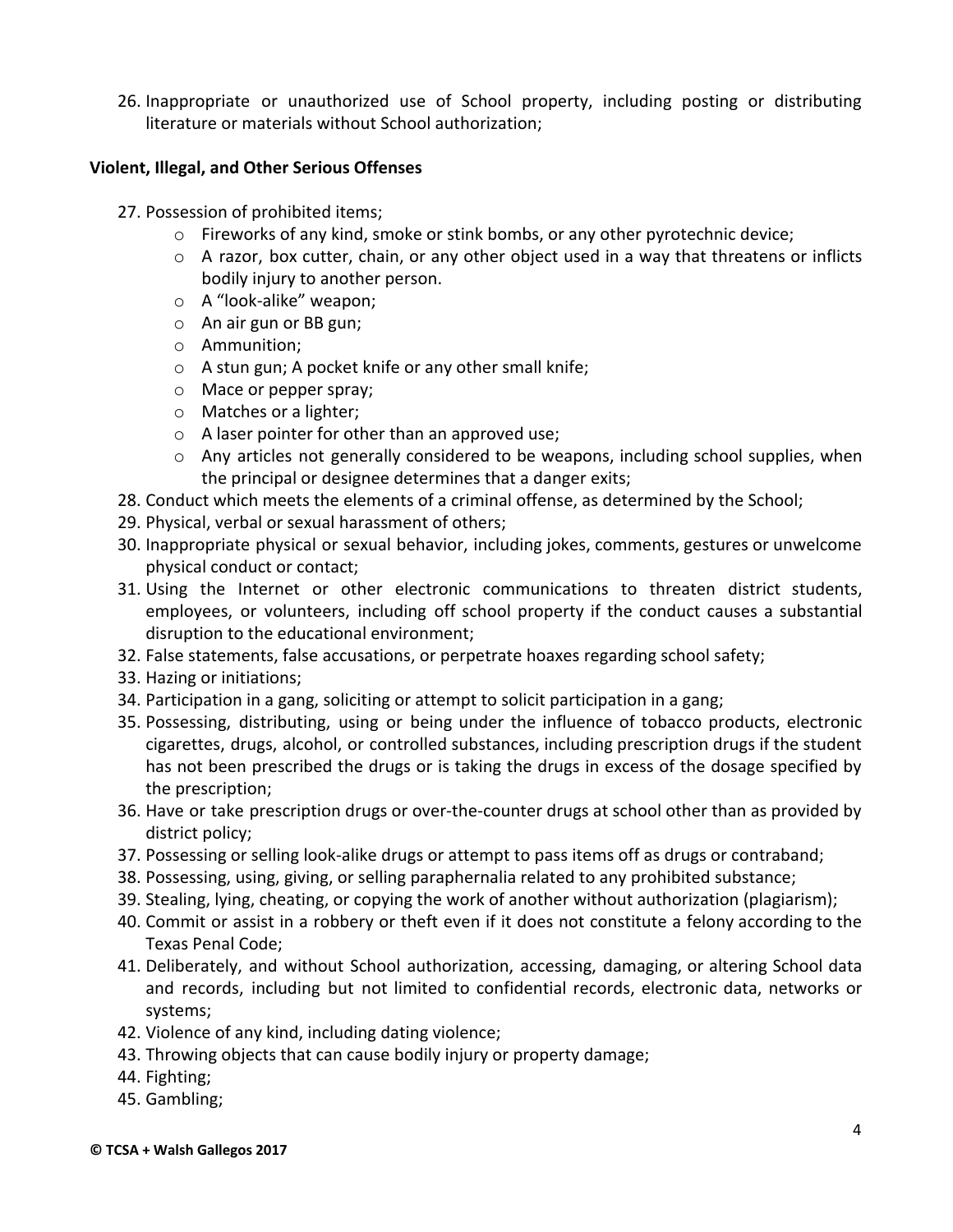- 46. Setting or attempting to set a fire;
- 47. Discharging a fire extinguisher without valid cause;
- 48. Inappropriate or indecent exposure of body parts;
- 49. Retaliation of any form against other students or School personnel;
- 50. Conduct which requires the student's registration as a sex offender;
- 51. Possession or distribution of pictures, text messages, electronic messages or other material of a sexual or obscene, abusive, threatening, harassing, damaging to another's reputation or illegal nature;
- 52. Endangering the health or safety of others;
- 53. Other conduct as identified within this Code.

The district may impose campus or classroom rules in addition to those found in the Code. These rules may be posted in classrooms or given to the student and may or may not constitute violations of the Code.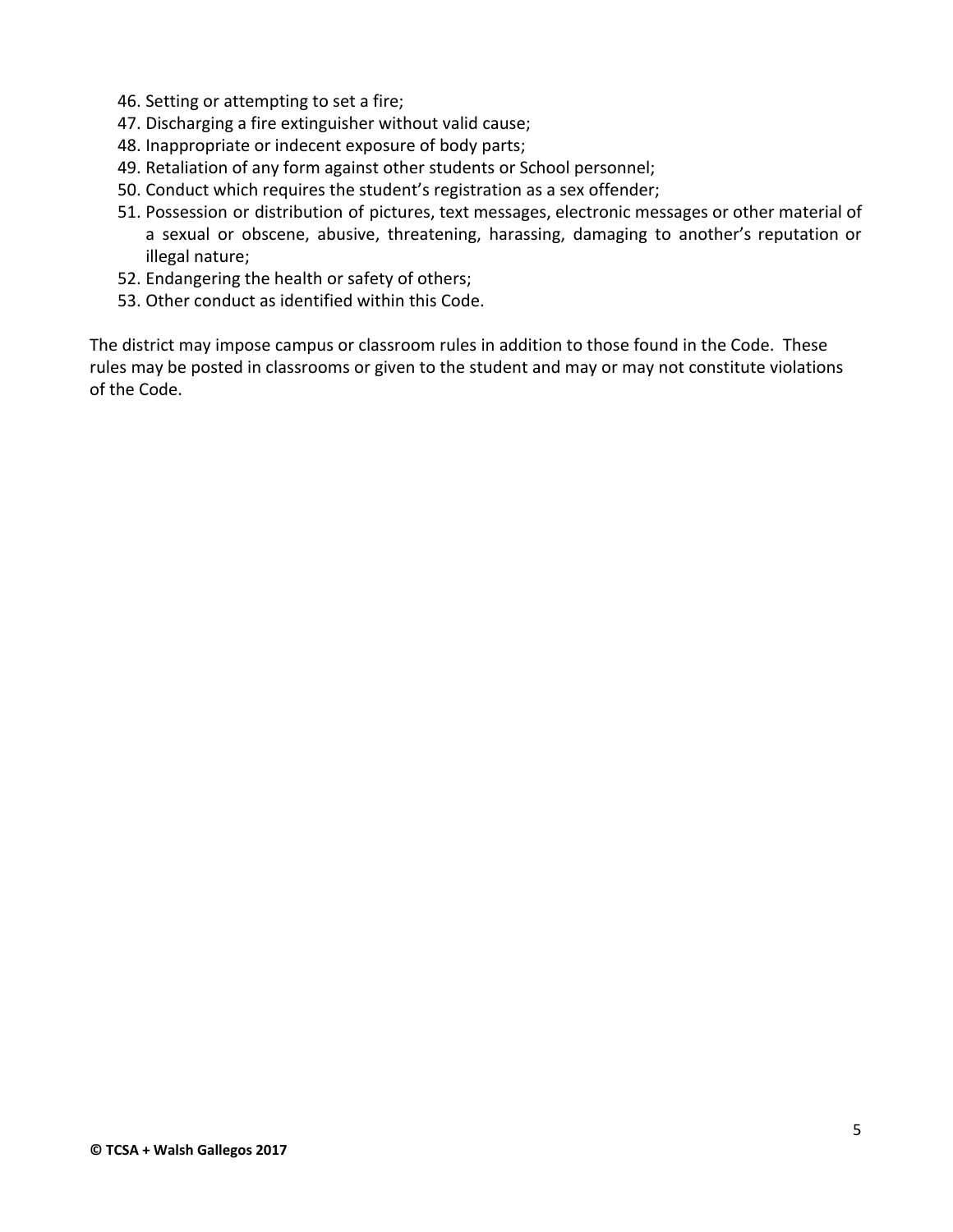# **DETERMINING APPROPRIATE DISCIPLINE**

Depending on the nature and severity of the offense, discipline may be issued by the student's classroom teacher, campus administrator, or administrator's designee, in accordance with this Code. In order to make a determination of misconduct or issue disciplinary consequences under this Code, the authorized School employee must have a reasonable belief that the student engaged in the suspected conduct. The employee's conclusion may be based on any relevant evidence including, but not limited to, observation, other personal knowledge, verbal or written witness statements, other forms of documentation, or information received from law enforcement.

In reaching a decision regarding a student discipline matter, the School may consider the specific facts and circumstances of the situation, including but not limited to:

- The student's intent;
- The student's age and grade level;
- The student's past disciplinary history;
- Whether the student's conduct may have been the manifestation of a disability;
- The extent of the student's cooperation during the investigation of the matter;
- The nature and severity of the alleged conduct;
- Whether the student has previously engaged in similar conduct;
- Whether self-defense was involved;
- The student's remorsefulness for the conduct;
- The severity of the effect or harm of the conduct on other persons or property;
- The frequency of the conduct.

The School may issue discipline based on a determination that a student has engaged in conduct which meets the elements of a criminal offense. The School has the authority to make such a determination without regard for whether the student is arrested, charged, or otherwise processed by the criminal justice system for the criminal offense. The School may consider information received from law enforcement or other entities within the criminal justice system in issuing discipline under this Code.

Since the district's primary responsibility in transporting students in district vehicles is to do so as safely as possible, the operator of the vehicle must focus on driving and not have his or her attention distracted by student misbehavior. Therefore, when appropriate disciplinary management techniques fail to improve student behavior or when specific misconduct warrants immediate removal, the principal may restrict or revoke a student's transportation privileges, in accordance with the law.

Actions will not be based on a student's race, ethnicity, national origin, gender, sex, religion, disability, or any other unlawful consideration.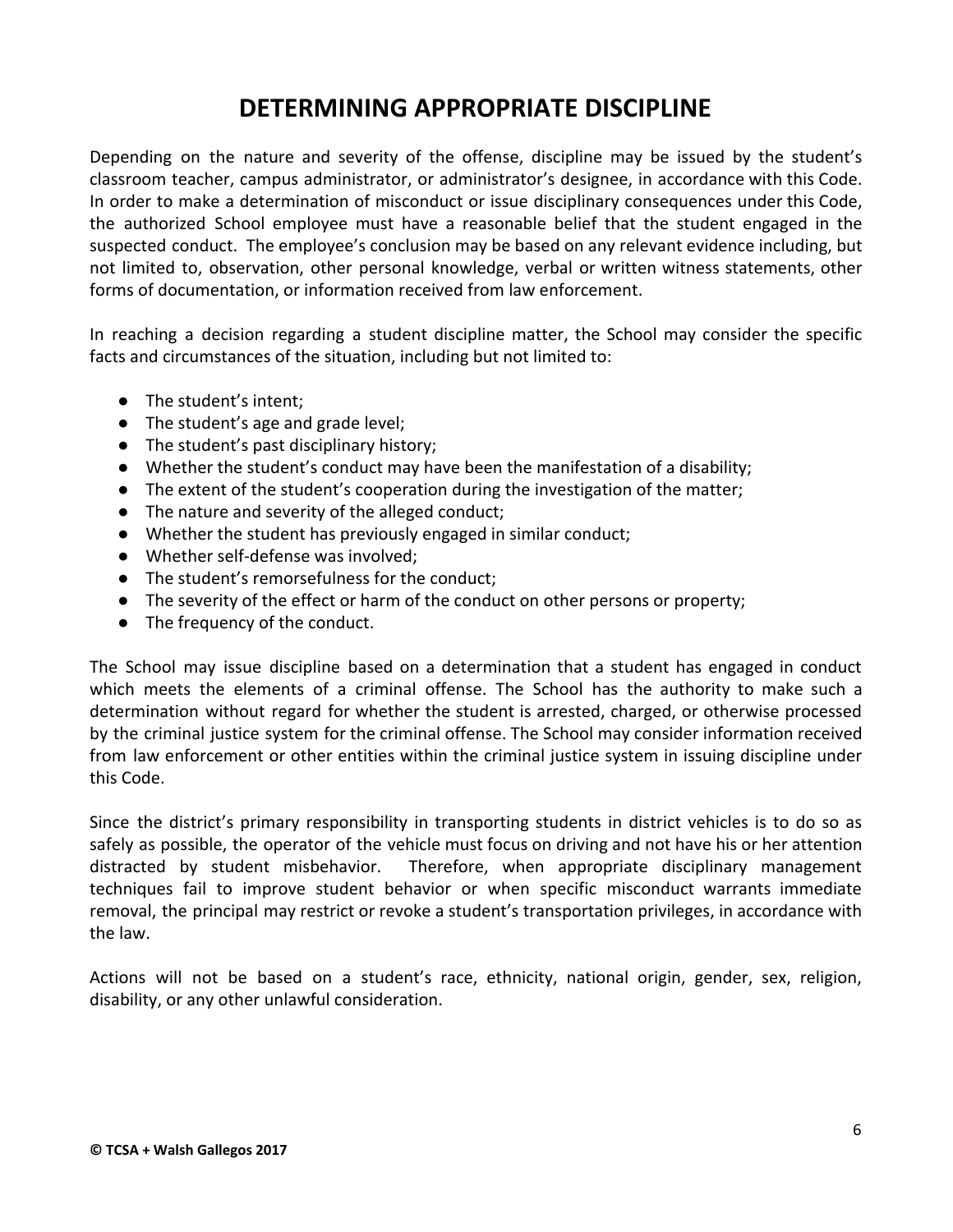## **INVESTIGATION OF DISCIPLINE ISSUES**

In order to determine whether a violation of the Code has occurred, campus administrators or other authorized individuals may conduct an investigation. Investigations of student misconduct may involve, but are not limited to, interviews of other students, employees and adults, review of school surveillance footage, review of relevant documents, review of information on School-owned computers, verification of tips received from other individuals, gathering of physical evidence, contact of or cooperation with law enforcement agencies and officials. Law enforcement may be contacted and informed of student conduct which may constitute a criminal offense.

Students should have no expectation of privacy with respect to School-owned property. Lockers, desks, and other items provided for student use remain School property, and students do not have a reasonable expectation of privacy in School property or in personal items placed inside School property. School administrators or other authorized personnel may monitor and search student desks and lockers for any reason. School officials may search any School property, including School property that is within a student's possession or otherwise being used by a student, at any time, with or without notice to the student and without consent. School officials may confiscate any items found during a search, including prohibited items, dangerous items or other items that violate School policy.

A student's person or property may be searched by authorized school officials if the official has a reasonable belief that the search will result in the discovery of evidence of a violation of the Code or of the law. Any personal property which is brought onto school property or to a school-sponsored or school-related activity or event, on or off school property, may be subject to search (*e.g.*, student cell phone, backpack, personal computer, purse, car, etc.).

If an offence is related to sexual misconduct, the charter follows UT Tyler policy as defined in their Handbook of Operating Procedures Section 2.4.3 (https://www.uttyler.edu/hop/).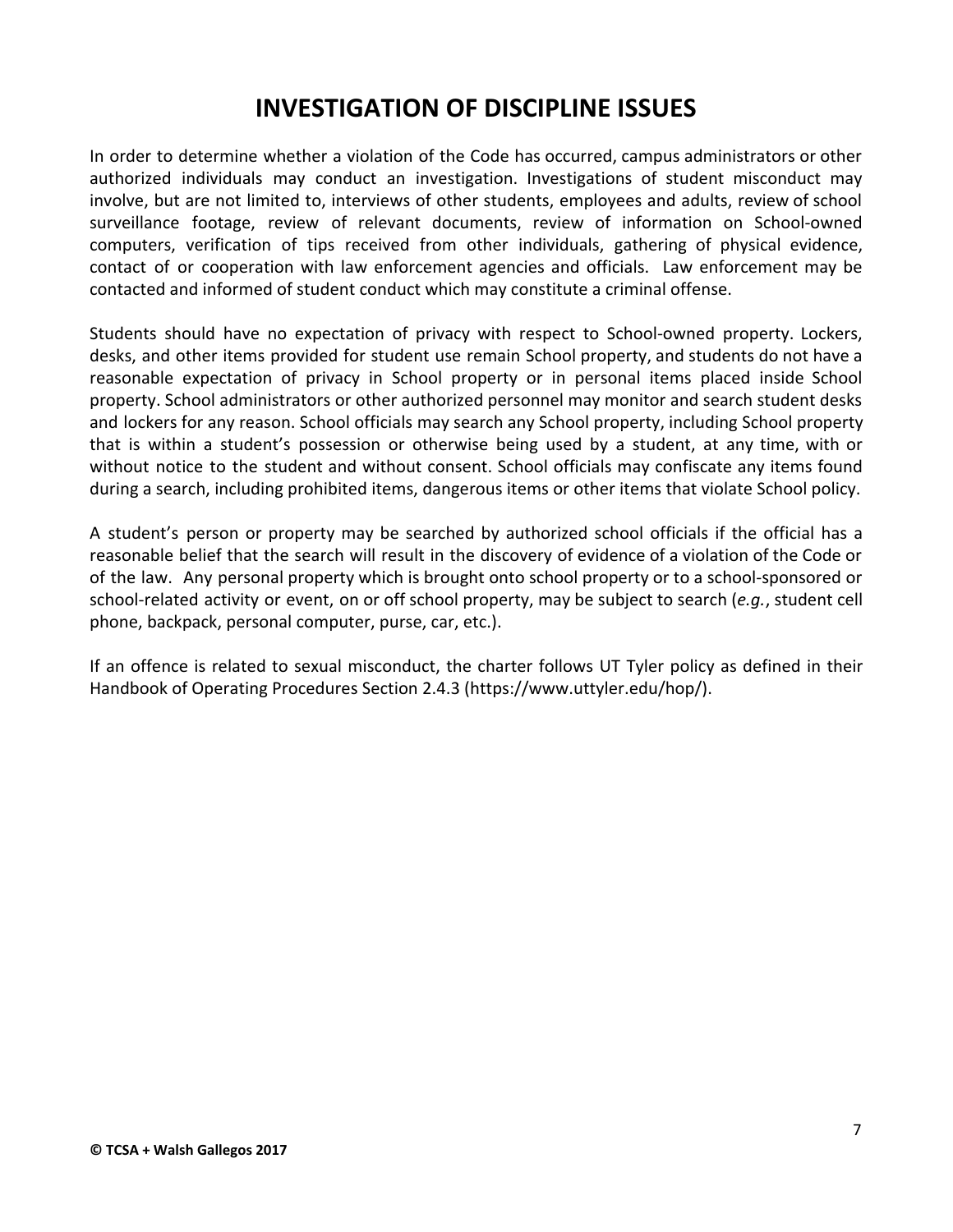# **DISCIPLINE OF STUDENTS WITH SPECIAL NEEDS**

Students eligible for services under the Individuals with Disabilities in Education Act (IDEA) or Section 504 of the Rehabilitation Act of 1973 (Section 504) are subject to discipline under those laws and in accordance with the provisions of this Code.

The School may take disciplinary action pertaining to the use or possession of illegal drugs or alcohol against any student with a disability under Section 504 who is currently engaging in the illegal use of drugs or in the use of alcohol to the same extent that the School would take disciplinary action against nondisabled students. The due process procedures afforded under Section 504 do not apply to disciplinary action for the use or possession of illegal drugs or alcohol. However, a student who is eligible for special education under the IDEA should have a manifestation determination review conducted to address any use or possession of illegal drugs or alcohol if such conduct could result in a change of placement.

Any disciplinary action that would constitute a "change in the placement" of a student receiving special education services requires a student's Admission, Review, and Dismissal (ARD) committee to conduct a manifestation determination review in order to determine whether the student's conduct was a manifestation of his or her disability. A manifestation determination review (MDR) should be held as soon as possible, but not later than 10 school days after the decision is made to change the student's placement.

A change in placement occurs if a student is:

- 1. Removed from the student's current educational placement for more than ten consecutive school days; or
- 2. Subjected to a series of removals that constitute a pattern because:
	- a. The series of removals total more than ten school days in a school year;
	- b. The student's behavior is substantially similar to the student's behavior in the previous incidents that resulted in the series of removals; and
	- c. Additional factors exist, such as the length of each removal, the total amount of time the student is removed, and the proximity of the removals to one another.

The School will determine, on a case-by-case basis, whether a pattern of removals constitutes a change in placement.

A student who has not been determined eligible for special education services and who has engaged in behavior that violates the Code is entitled to the protections under the IDEA regarding discipline of a student with special needs described above if the school has knowledge that the student was a student with a disability before the behavior that precipitated the disciplinary action occurred. If the school does not have knowledge that a student is a student with a disability prior to taking disciplinary action, the student may be subject to the disciplinary actions applied to students without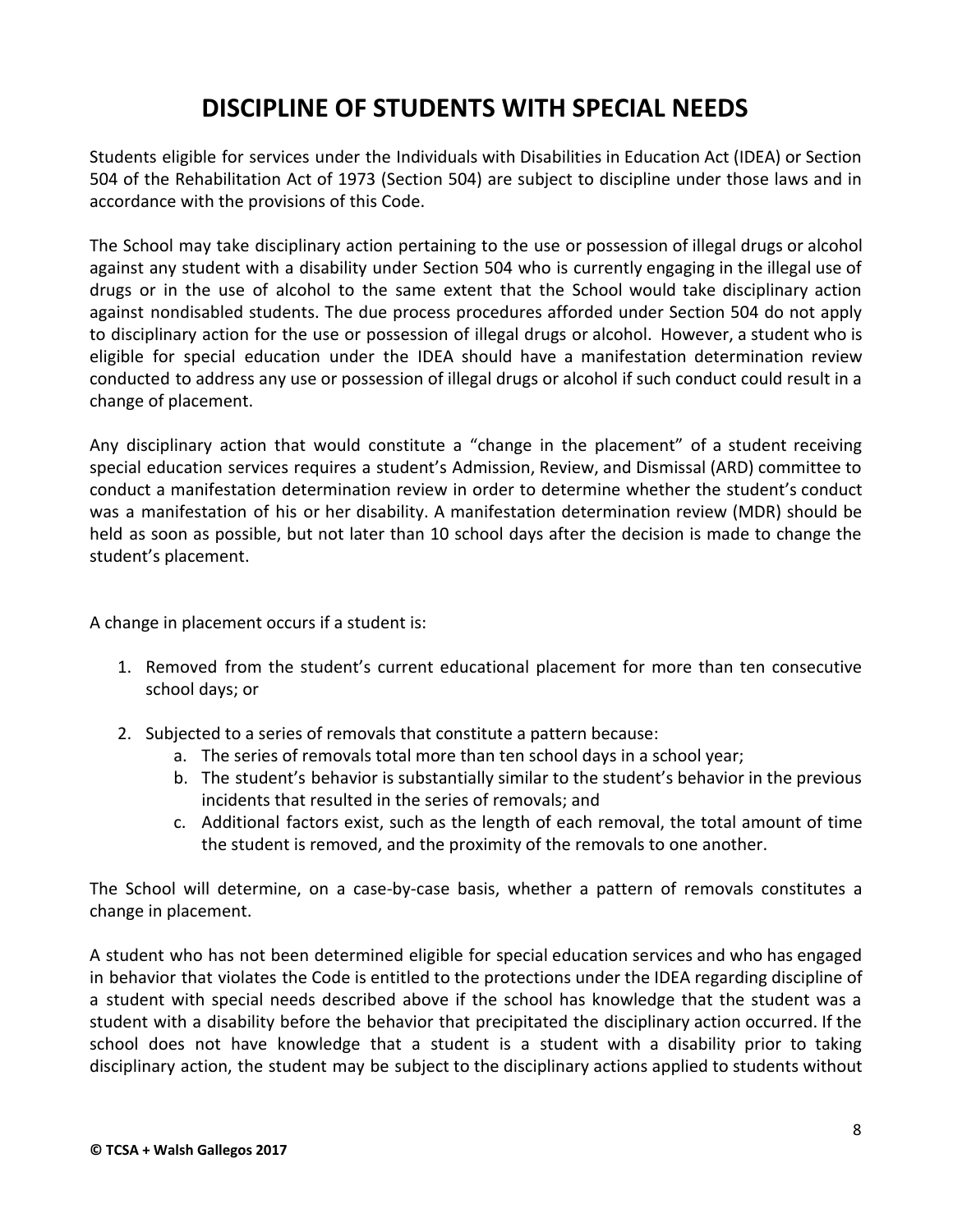disabilities. If a request is made for an evaluation of a student during the time period in which the student is subjected to disciplinary action, the evaluation shall be conducted in an expedited manner.

Refer to the **UT Tyler University Academy Student handbook** for more information regarding special education services.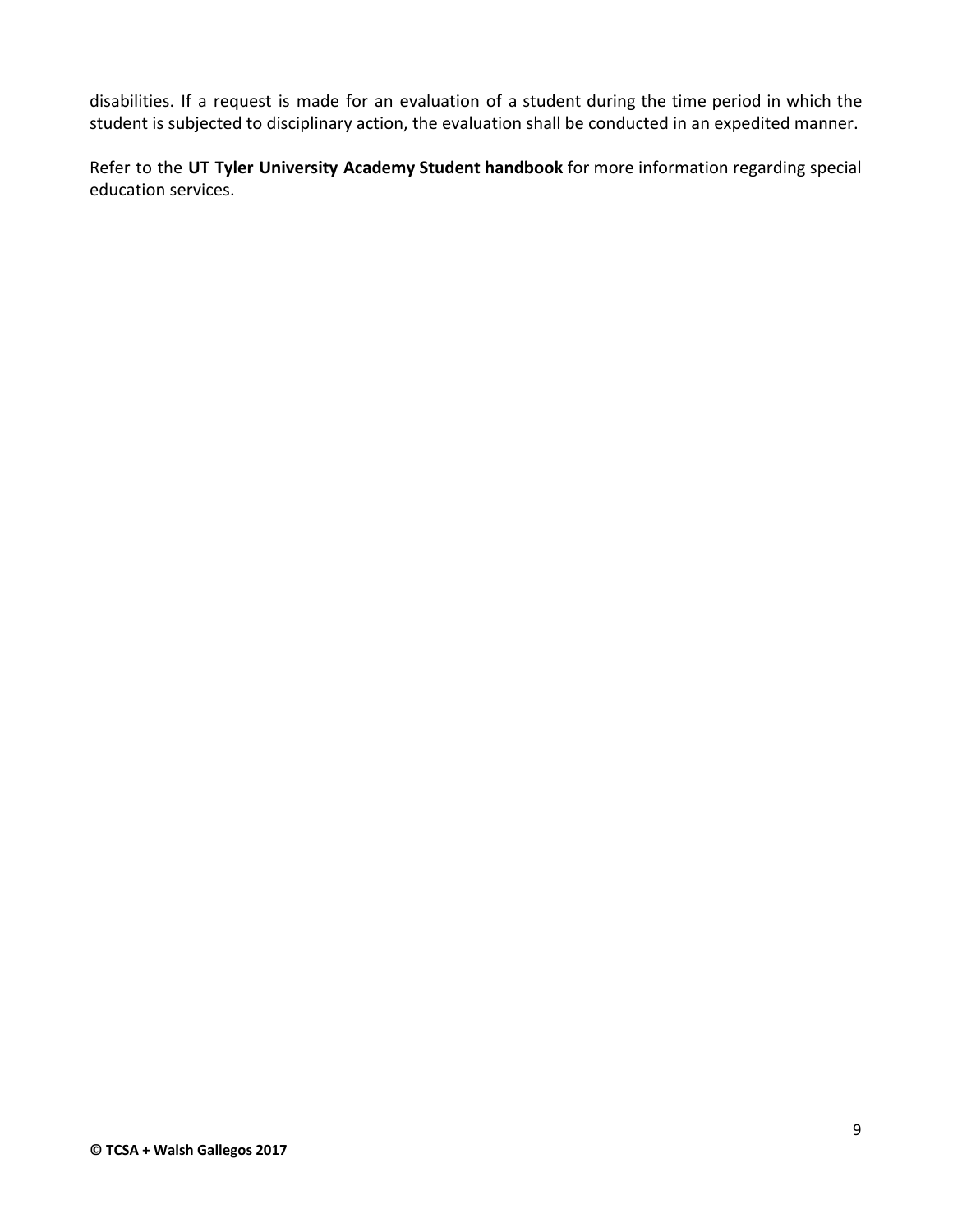# **TYPES OF DISCIPLINE**

Available disciplinary consequences include:

- Parent conference:
- Verbal correction, oral or written;
- Cooling-off time;
- Seating changes within the classroom or vehicles owned or operated by the district
- Counseling;
- Conference with teacher or administrator;
- Grade reductions for cheating, plagiarism, and as otherwise permitted by policy;
- Education/training;
- Improvement plan;
- Community service;
- School-related assigned tasks or duties;
- Loss or restriction of privileges (*e.g.*, eligibility to hold special positions, exemption from exams, etc.);
- Consequences related to student participation in extracurricular activities, including removal, suspension, or restriction of participation;
- Removal from class to campus office;
- Restriction or revocation of district transportation privileges;
- Confiscation of items;
- Detention, including outside regular school hours;
- In-School Suspension;
- Other alternative placement;
- Out-of-School Suspension;
- Expulsion;
- Other strategies and consequences as determined by school officials.

One or more of these disciplinary consequences may be issued to a student found to have violated the Code. If the Code does not specify the appropriate disciplinary consequence for a particular type of student conduct, the School may issue whatever disciplinary consequence is deemed reasonable and appropriate, with the exception of expulsion. A teacher may have additional rules and consequences for student conduct in the classroom which may result in discipline under this Code or may be enforced in addition to any discipline issued under this Code.

If a student withdraws from the School before completing assigned In-School Suspension, Out-of-School Suspension, or Expulsion, the School shall send documentation of the discipline to the next school that enrolls the student. If a student withdraws from the School before the expulsion process is completed, the School may choose to complete the expulsion process and send documentation of the expulsion decision to the next school that enrolls the student. If the student returns to enroll in the School at a later date and has not been required to complete the disciplinary consequences previously required, the School may require the student to complete the discipline upon return.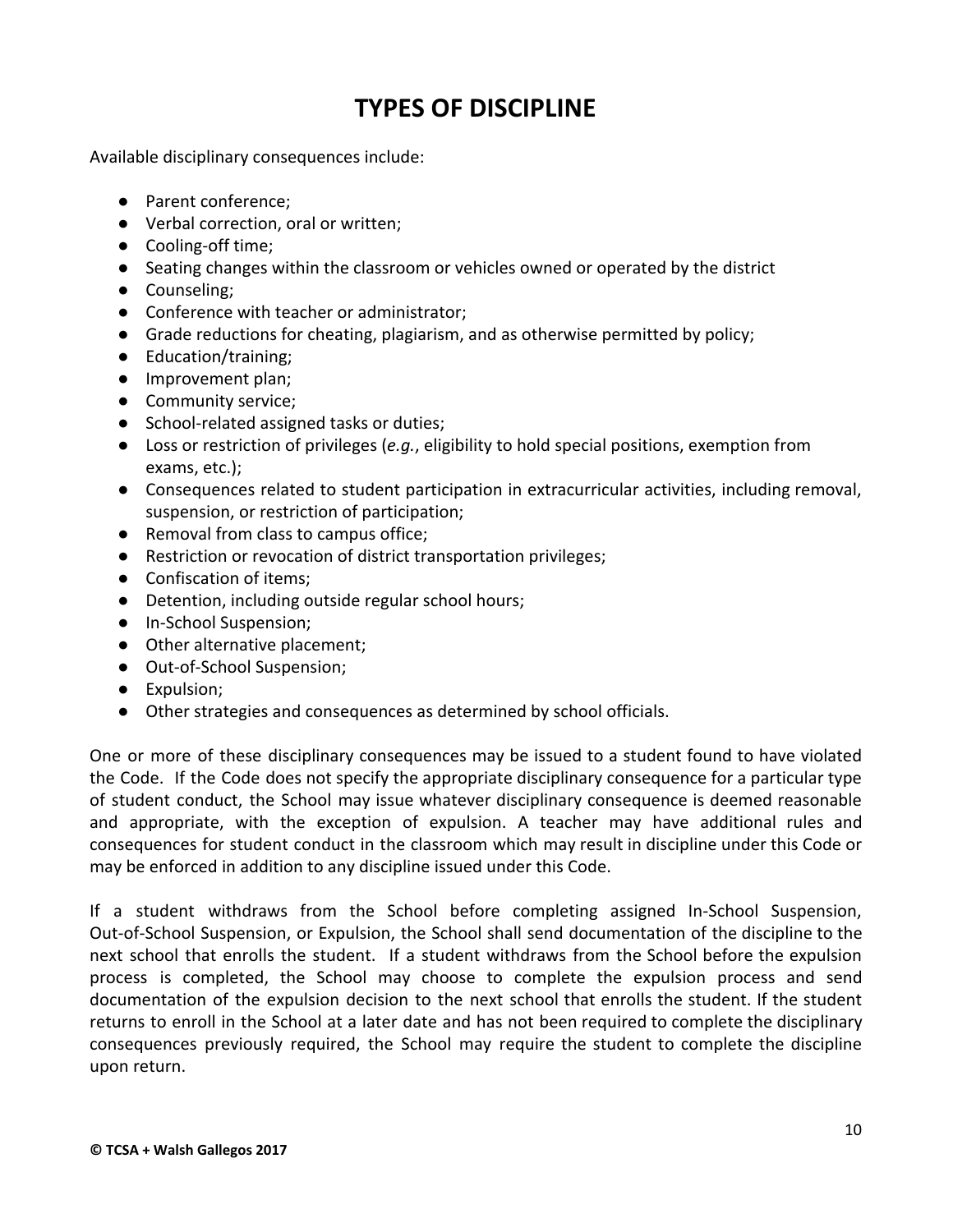The Code shall be applied and enforced consistently and equitably among students, with the understanding that every disciplinary situation will differ and decisions will be made based on the individual facts and circumstances of a given situation.

# **DETENTION / IN-SCHOOL SUSPENSION**

A student may be assigned to one or more sessions of detention or placed in in-school suspension for engaging in prohibited conduct under this Code. The student's parent or guardian will be notified by phone and/or in writing of the student's conduct and assignment to detention or in-school suspension. Detention will be held outside of the instructional day, either before or after school, during lunch period, or during recess. In-school suspension will require the student to report to the in-school suspension classroom for all or part of one or more school days. While in in-school suspension, the student will be provided the appropriate class assignments and will be expected to complete those assignments as if the student were in the regular classroom.

# **OUT-OF-SCHOOL SUSPENSION**

A student may be suspended for one or more school days for engaging in prohibited conduct under this Code. The student's parent or guardian will be notified by phone and/or in writing of the student's conduct and the length of the period of suspension. A student may not be suspended for more than three consecutive school days. During a period of suspension, the suspended student may not enter onto school property or participate in or attend school-sponsored or school-related events or activities. The student's teachers will provide assignments that the student will be expected to complete during the period of suspension. Student assignments or other class work completed during a period of suspension will be accepted for grading if completed in a timely fashion.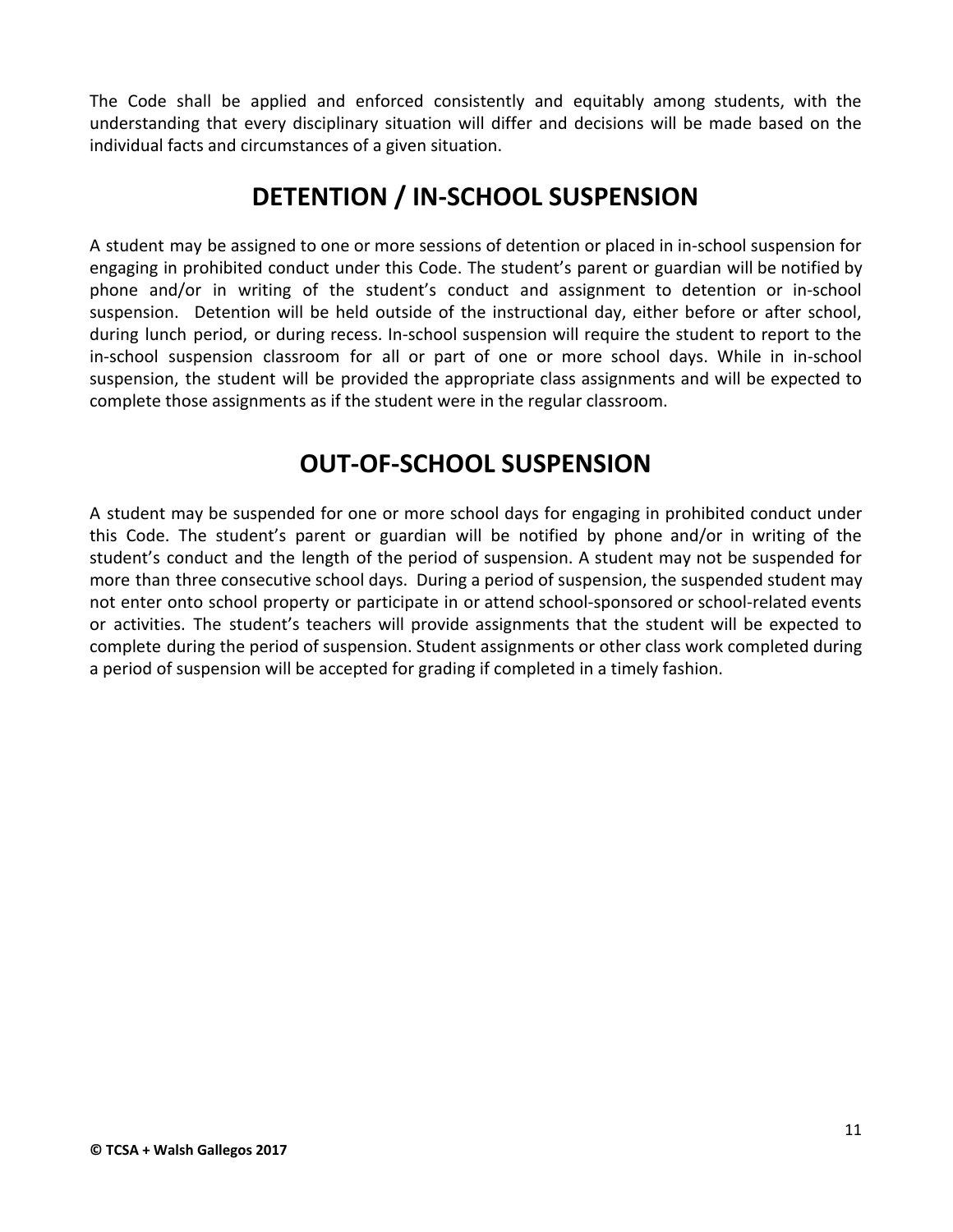# **REASONS FOR EXPULSION**

A student **may** be expelled from the School if he or she is found to have committed any of the acts listed below.

- 1. **Weapons.** The student used, exhibited, or possessed any of the following while on school property or while attending a school-sponsored or school-related activity on or off school property:
	- a. A firearm;
		- i. A firearm (any device designed, made, or adapted to expel a projectile through a barrel by using the energy generated by an explosion or burning substance or any device readily convertible to that use), unless the use, exhibition, or possession of the firearm occurs at an off-campus approved target range facility while participating in or preparing for a school-sponsored shooting sports competition or a shooting sports educational activity that is sponsored or supported by the Parks and Wildlife Department or a shooting sports sanctioning organization working with the department.
	- b. A location-restricted knife;
		- i. A location-restricted knife, such as a knife with a blade over 5.5 inches.
	- c. A club; or
		- i. A club such as an instrument specially designed, made, or adapted for the purpose of inflicting serious bodily injury or death by striking a person with the instrument, including a blackjack, nightstick, mace, and tomahawk.
	- d. prohibited weapon
		- i. Any weapon (including a starter gun) that will, is designed to, or may readily be converted to expel a projectile by the action of an explosive.
		- ii. The frame or receiver of any such weapon.
		- iii. Such as an explosive weapon, a machine gun, a short-barrel firearm, a firearm silencer, knuckles, armor-piercing ammunition, a chemical dispensing device, a zip gun, or a tire deflation device.
	- e. Any destructive device, such as any explosive, incendiary or poison gas bomb, or grenade.
- 2. **Violent Conduct.** The student engaged in conduct that contains the elements of the following offenses within the Texas Penal Code, regardless of location, date on which the student's conduct occurred, whether the student was enrolled in the district, or whether the student has successfully completed any court disposition requirements imposed in connection with the conduct:
	- a. Aggravated assault, sexual assault, aggravated sexual assault, arson, murder, capital murder, criminal attempt to commit murder or capital murder, indecency with a child, aggravated kidnapping, aggravated robbery, manslaughter, criminally negligent homicide, or continuous sexual abuse of a child or children;
	- b. Assault against another student, an employee, or a volunteer of the School;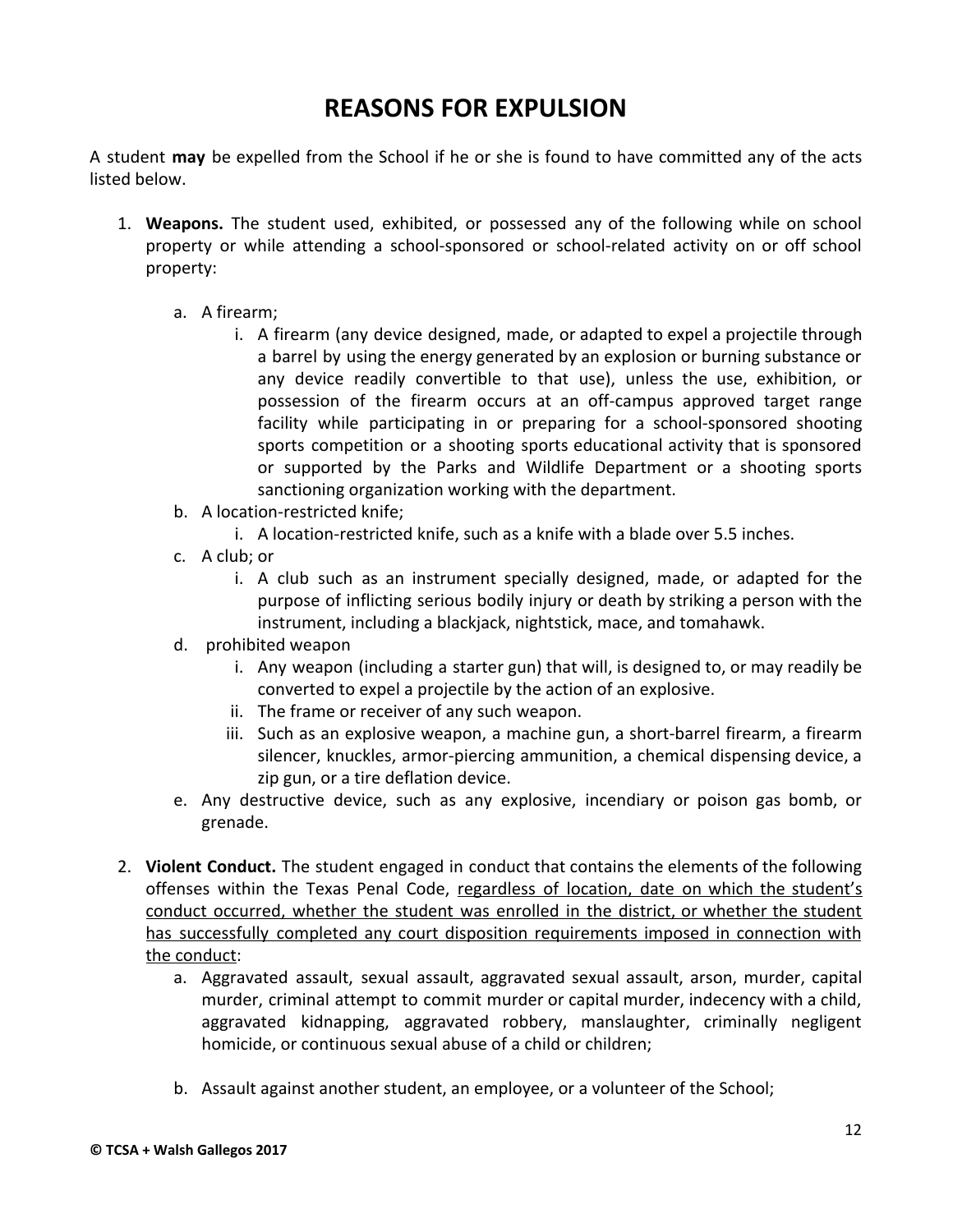- c. Deadly conduct;
- d. A Title V felony under the Penal Code.
- 3. **Disruptions.** The student engaged in conduct that contains the elements of the following offenses within the Texas Penal Code, regardless of location:
	- a. False alarm or report or terroristic threat involving a public school;
	- b. An offense related to an abusable volatile chemical;
	- c. Breach of computer security if the conduct involves accessing a computer network, or computer system owned by or operated on behalf of a public school and the student knowingly alters, damages, or deletes school district property or information or commits a breach of any other computer, computer network, or computer system;
	- d. Criminal mischief if the conduct is punishable as a felony;
	- e. Public lewdness or indecent exposure.
- 4. **Drugs and Alcohol.** The student engaged in conduct that contains the elements of the following offenses within the Texas Penal Code:
	- a. On school property, at school-sponsored or school-related event, or within 300 feet of school property:
		- i. Sells, gives, or delivers to another person or possesses, uses, or is under the influence of any amount of marijuana, dangerous drug, or alcoholic beverage.
	- b. Regardless of location:
		- i. Sells, gives, delivers to another person or possesses or uses or is under the influence of marijuana or a dangerous drug, as defined by the Health and Safety Code, if the conduct is punishable as a felony.
		- ii. Sells, gives, delivers to another person an alcoholic beverage, as defined by the Alcoholic Beverage Code, commits a serious act or offense while under the influence of alcohol or possesses, uses, or is under the influence of an alcoholic beverage, and the conduct is punishable as a felony.
- 5. **Bullying.** The student, regardless of location:
	- a. Engages in bullying that encourages a student to commit or attempt to commit suicide;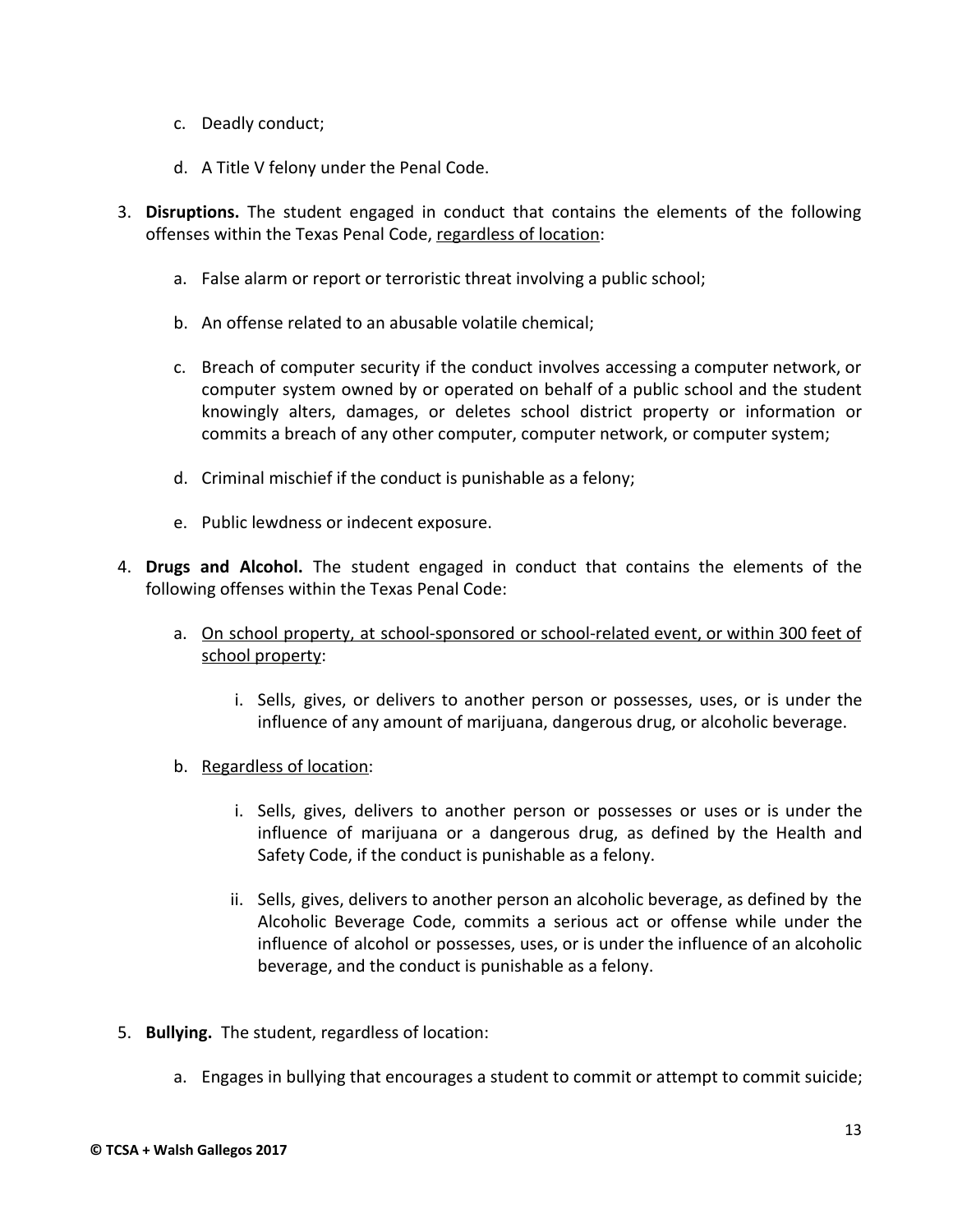- b. Incites violence against a student through group bullying; or
- c. Releases or threatens to release intimate visual material of a minor or a student who is 18 years of age or older without the student's consent.
- 6. **Other.** The student, while on campus or at a school-sponsored or school-related event, on or off campus:
	- a. Engages in conduct that constitutes a felony;
	- b. Commits an assault;
	- c. Commits frequent violations of this Code that cause significant disruption to the School environment or substantial interference with the instructional process.
- **7. Property of Another District.** A student **may** be expelled for committing any offense that is a state-mandated expellable offense if the offense is committed on the property of another district in Texas or while the student is attending a school-sponsored or school-related activity of a school in another district in Texas.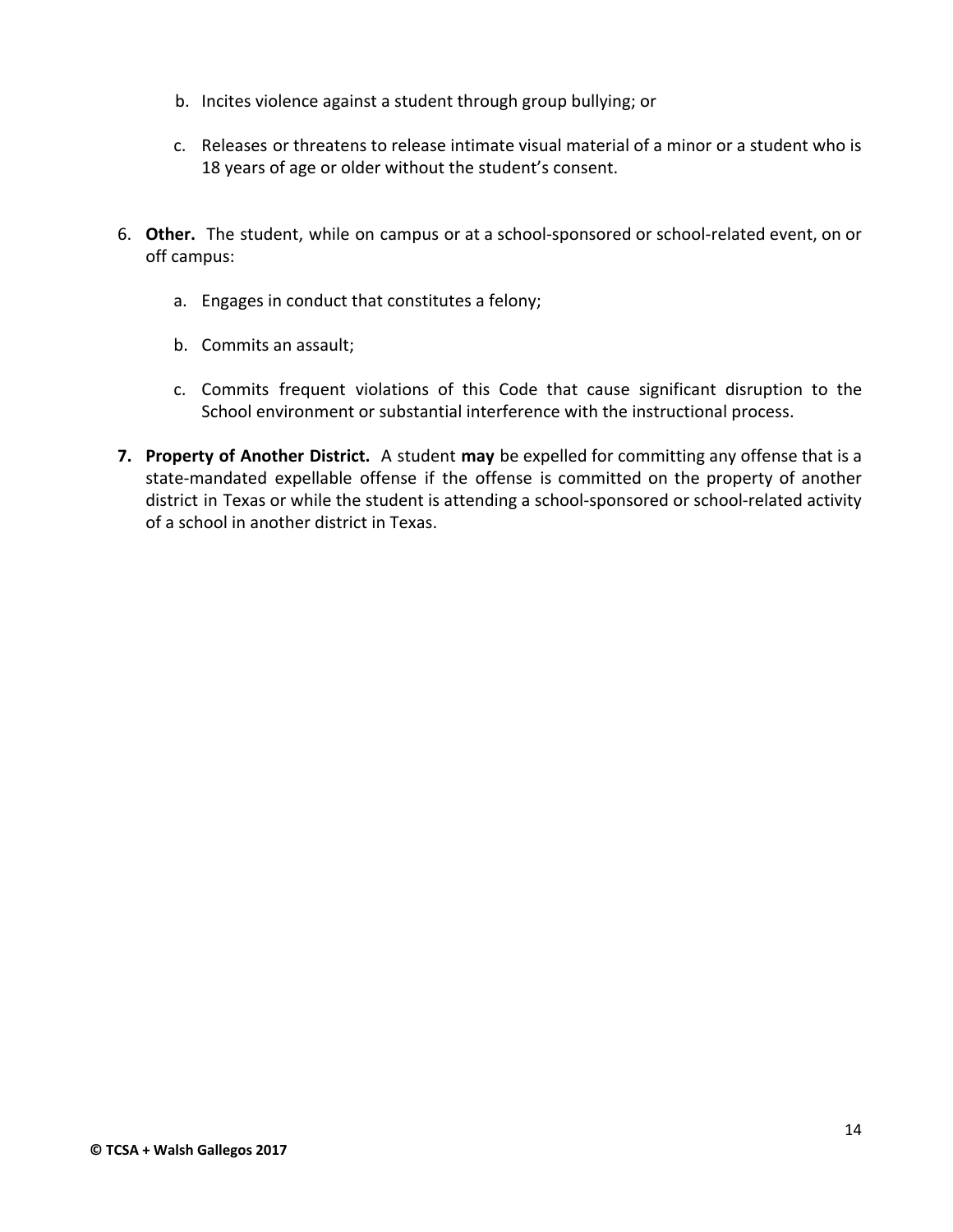## **EXPULSION PROCESS**

If the school administrator or administrator's designee determines that the student's conduct warrants expulsion, the administrator shall provide written notice to the parent, guardian, or adult student of the proposed expulsion of the student. The written notice shall also include the reason(s) for the proposed expulsion and the date, time, location and procedure for the expulsion hearing. The student is entitled to a hearing with the campus administrator during which the student and/or the student's representative (*e.g.*, parent, guardian, attorney, other) will have the opportunity to review and present evidence and information. The campus administrator may place reasonable restrictions on the conduct of the hearing, including the length of the presentations. At the end of the hearing, the campus administrator may issue a decision immediately or may wait until a later date to communicate a decision. The administrator shall send written communication of the decision to the parent, guardian or adult student. If the administrator determines that expulsion is appropriate, the written decision ("Expulsion Order") shall include the length of the term of expulsion.

The parent, guardian or adult student may choose to **voluntarily** waive the right to an expulsion hearing by signing a hearing waiver form provided with the notice of proposed expulsion. If the hearing is waived, the administrator will review the relevant evidence and issue a written decision to the parent as described above.

The School will notify the independent school district in which the student resides of the student's expulsion within three business days of the Expulsion Order.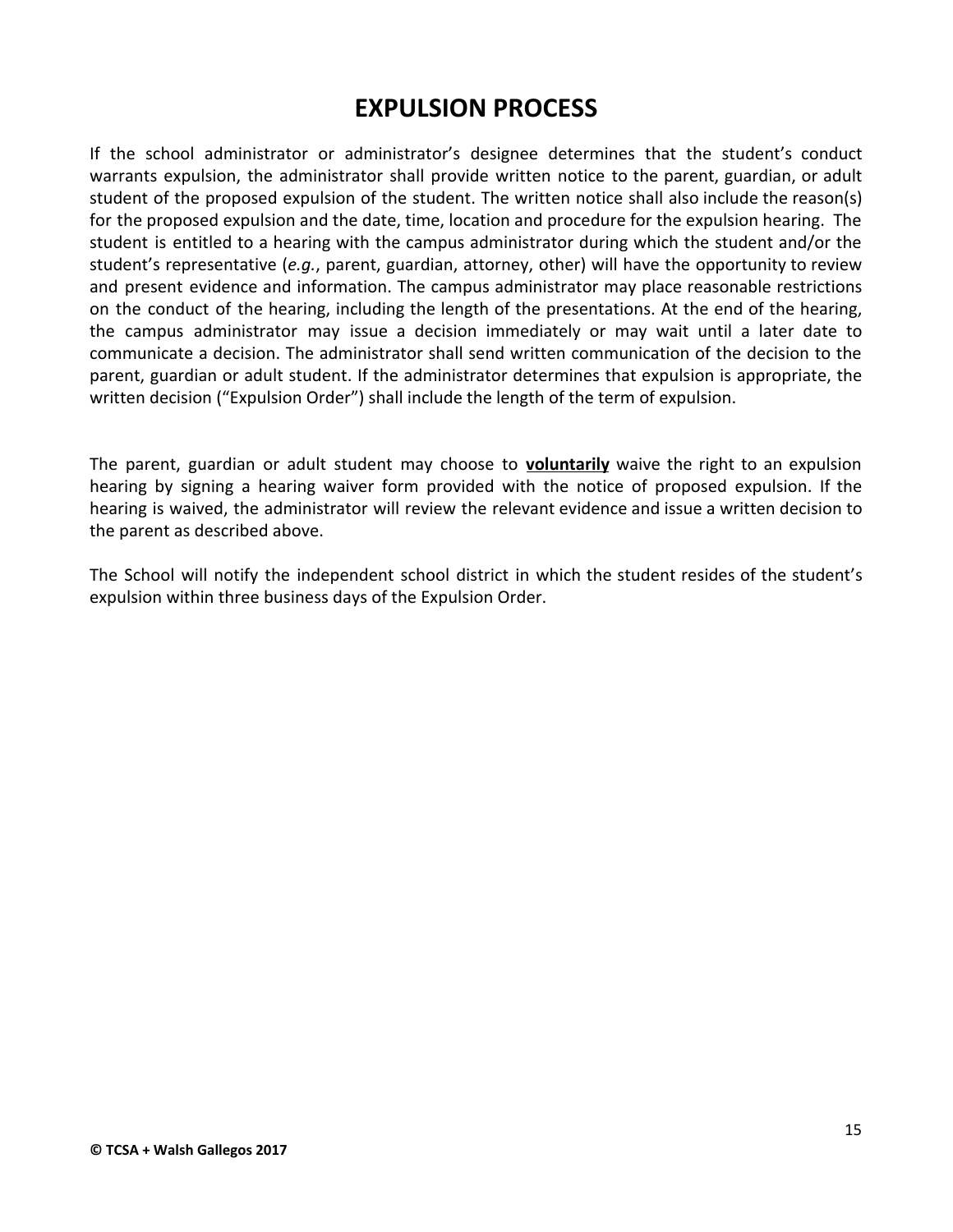## **TERMS OF EXPULSION**

The period of expulsion may be determined by many factors, including the severity of the conduct and the existence of a continuing risk of harm to other students and employees if the student were allowed to return. An expulsion may be temporary or permanent. A temporary expulsion may range in length from 4 school days to one calendar year. A permanent expulsion allows the School to deny future admission to the student based on consideration of the student's past disciplinary history. In each instance, the Expulsion Order must explain the circumstances which justify the length of the expulsion.

A student expelled from the School for any length of time is not eligible for readmission to the school at any time.

During a period of expulsion, the student is prohibited from entering onto any school property and attending any school-sponsored or school-related events. Failure to comply with this prohibition will result in the filing of criminal trespass charges against the student. Except as otherwise required by law, students will not receive educational services or receive course credits during a period of expulsion.

#### **DISCIPLINE APPEAL PROCESS**

With the exception of expulsions, student discipline decisions at the campus level are final and not appealable. A parent, legal guardian, or adult student may appeal an expulsion decision by filing a written appeal with the Superintendent within 5 business days of the date of the Expulsion Order. The Superintendent or Superintendent's designee will review the record of the expulsion proceedings at the campus level, along with any other relevant information, and will issue a written decision to the appealing party within 10 business days of receiving the request for review.

If the appealing party is not satisfied with the decision of the Superintendent or Superintendent's designee, he or she may appeal that decision to the school board by filing a request for review with the Superintendent's office within 5 business days of the date of the decision. The Superintendent shall notify the School Board President and arrange for the school board to hear the complaints of the appealing party at the next available board meeting. The Superintendent shall notify the appealing party of the location, date and time of the hearing in front of the school board. The decision of the governing body is final and not appealable. An expulsion action will not be delayed during the appeal process.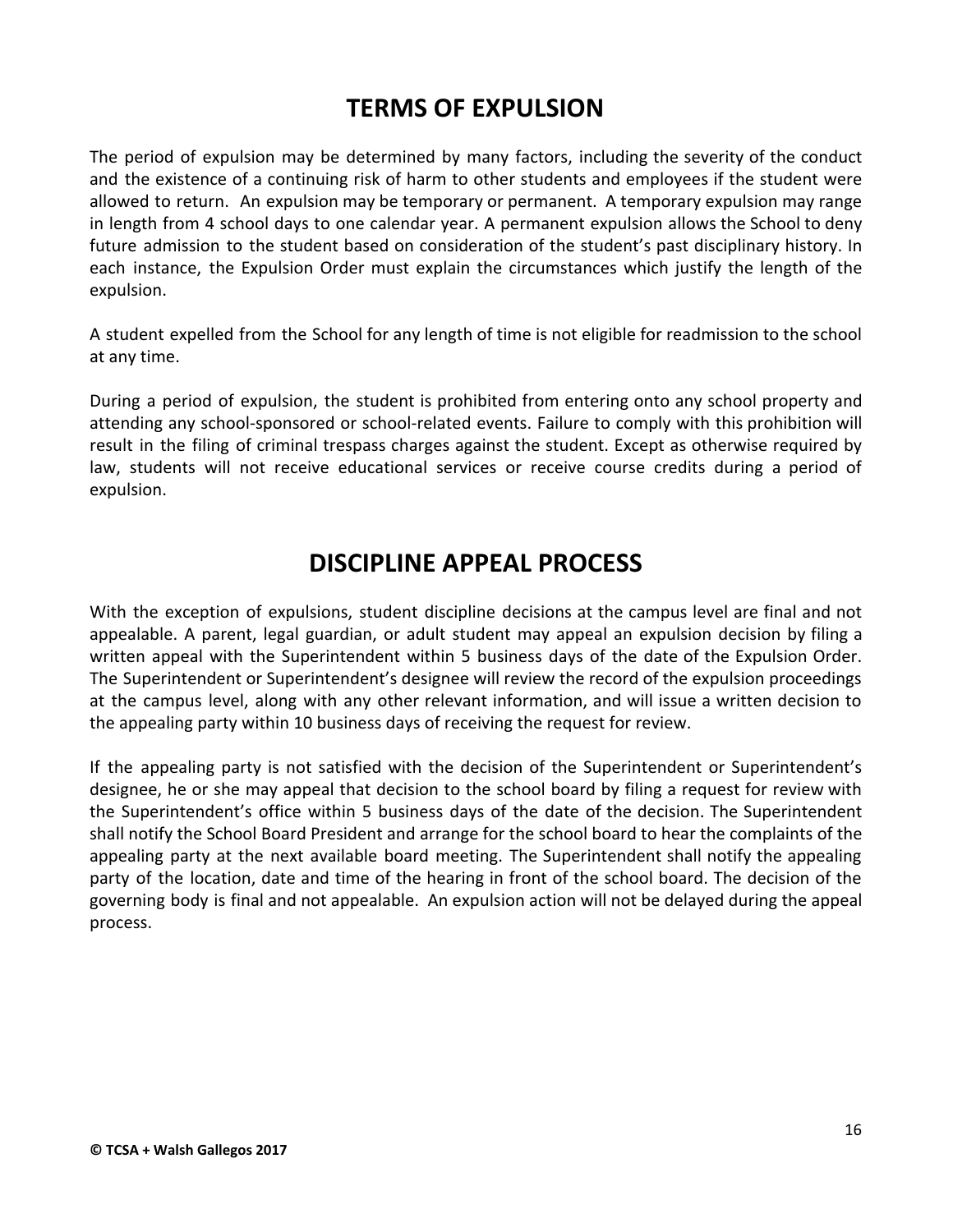# **TRUANCY**

State compulsory attendance law requires that every child at least ages 6 and younger than 19 years of age attend school. The School enforces the compulsory attendance laws by ensuring the regular attendance of currently enrolled students through the application of truancy prevention measures and, if necessary, referral of students to truancy court.

A student's absence is excused if the absence is specifically authorized by School policy or rule, or is otherwise approved by the campus administrator. Any absence that is not excused shall be considered an "unexcused" absence.

The School will provide written notice to parents if their student has incurred three unexcused absences (including partial day absences) in a four week period, and will begin the implementation of truancy prevention measures, which shall include one of the following:

- 1. The creation of a behavior improvement plan that includes a specific description of required or prohibited behavior, the period of the plan's effectiveness (not to exceed 45 days), and penalties for additional absences;
- 2. School-based community service; or
- 3. Referral to counseling, mentoring, teen court, community-based services, or other services to address the student's truancy.

A student will be considered "truant" if the student fails to attend school, without excuse, on 10 or more days or parts of days within a six-month period in the same school year. A student, who is at least 12 years of age and younger than 19 years of age, may be referred to truancy court within 10 days of the student's  $10<sup>th</sup>$  unexcused absence. In rare occasions, parents may also be subject to prosecution for criminal negligence if the parent fails to secure the student's attendance as further detailed below.

Before the School makes a referral to truancy court, the School's Truancy Prevention Facilitator will create and oversee the implementation of truancy prevention measures for the student. The School will not refer a student to truancy court if the student's truancy is the result of pregnancy, foster care, homelessness, or because the student is the principal income earner for their family and instead may offer additional counseling for the student.

If a student is 19 or older and has more than 3 unexcused absences in one semester, the School will issue a warning letter to the student that states enrollment can be revoked after 5 unexcused absences. As an alternative to revoking enrollment, the School may require the student to comply with a behavior improvement plan to address the student's lack of attendance. If the student fails to comply with the behavior improvement plan, the School may revoke the student's enrollment.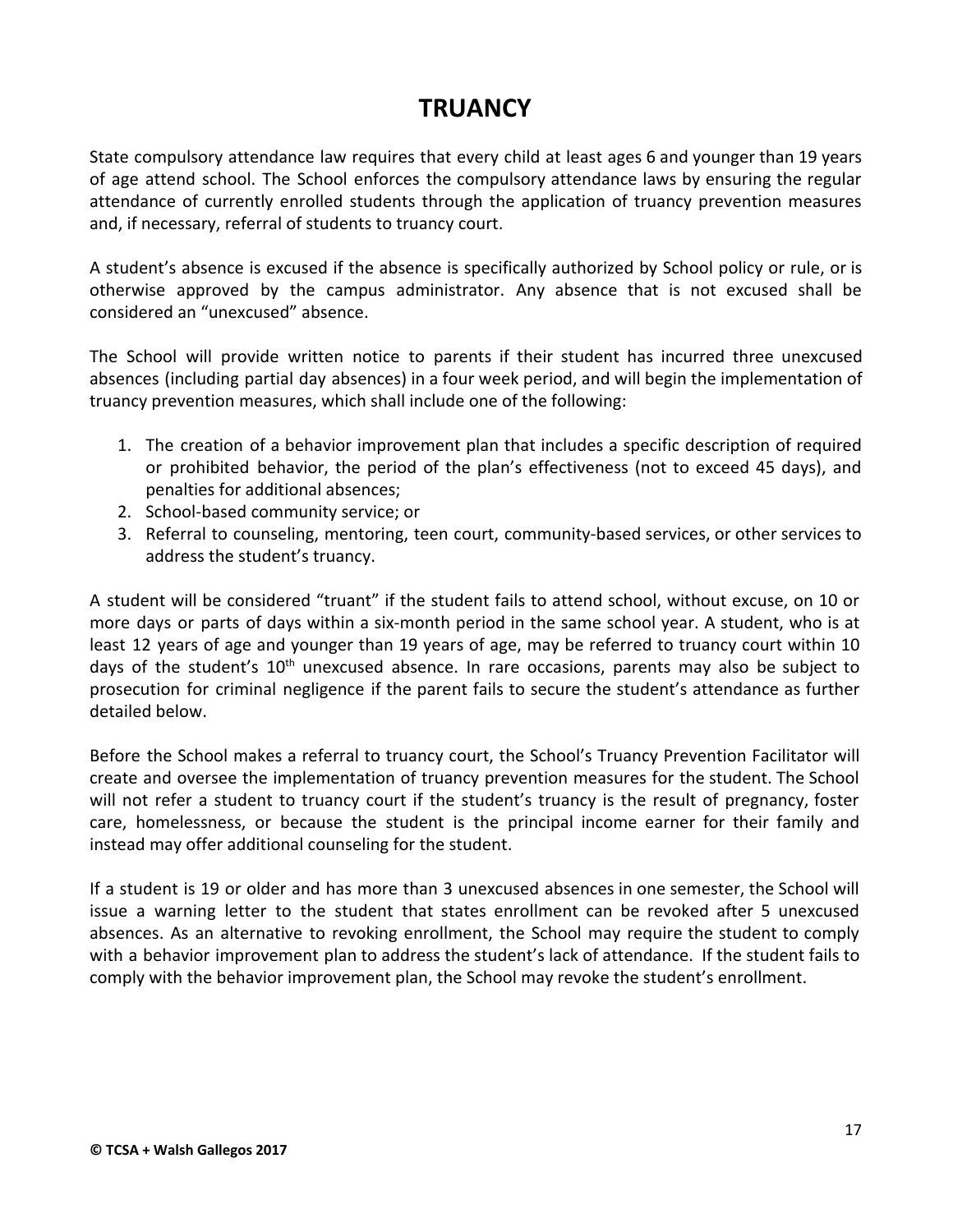## **BULLYING**

Bullying is strictly prohibited and **UT Tyler University Academy** may implement a variety of different techniques – both educational and disciplinary in nature – in order to eliminate bullying between students.

Students may face disciplinary consequences for bullying conduct that:

- 1. occurs on or is delivered to school property or to the site of a school-sponsored or school-related activity on or off school property;
- 2. occurs on a publicly or privately owned school bus or vehicle being used for transportation of students to or from school or a school-sponsored or school-related activity; or
- 3. is considered cyberbullying that occurs off school property or outside of a school-sponsored or school-related activity, *if* the cyberbullying interferes with a student's educational opportunities or substantially disrupts the orderly operation of a classroom, school, or school-sponsored or school-related activity.

Students who engage in certain bullying behavior may be expelled from UT Tyler University Academy, as further discussed on pages 13-14. Any student who, after an investigation, is found to be a victim of bullying and used reasonable self-defense in response to the bullying will not be subject to disciplinary action on the basis of the student's reasonable use of self-defense.

Students are encouraged to report an alleged incident of bullying immediately to the campus director or to any teacher, counselor, or other campus employee. Reports may be made orally or in writing, and reports may be made anonymously. Refer to the Bullying Prevention and Intervention Plan or a UT Tyler University Academy Administrator for additional information. No student or other person shall retaliate against any other student or other person who reports bullying. The school will promptly launch an investigation into the reported incident pursuant to the Bullying Prevention and Intervention Plan. The school will notify the parent(s) of the alleged victim on or before the third business day after the incident is reported and the parent(s) of the alleged bully within a reasonable amount of time after the incident pursuant to the Bullying Prevention and Intervention Plan.

Pursuant to the Bullying and Prevention Intervention Plan and the UT Tyler University Academy Student Handbook students who are victims of bullying, witnesses of bullying, or who engage in bullying have access to a school counselor or designee.

The principal or a designated staff member may report acts of bullying that constitute assault or harassment to the local law enforcement office.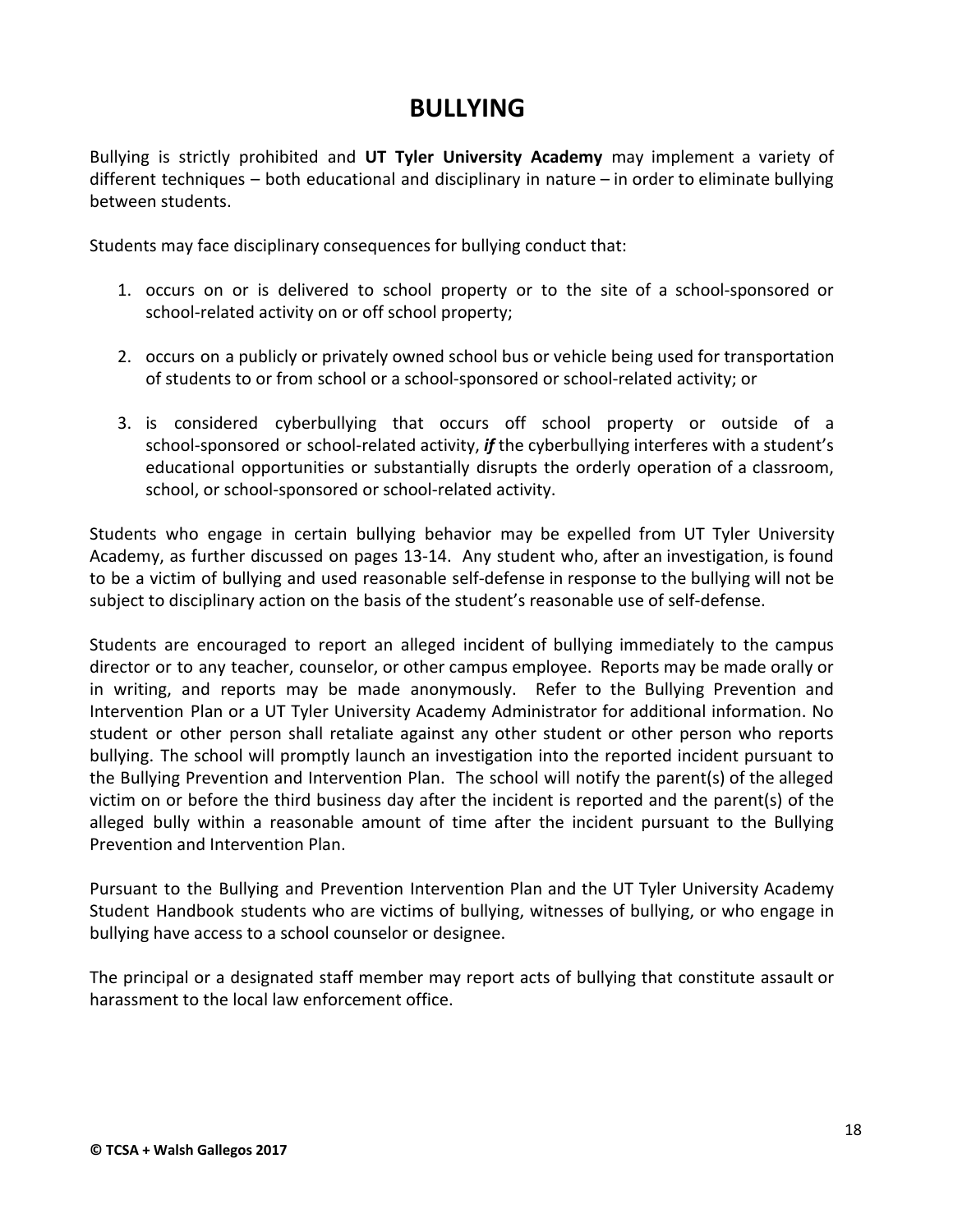#### **DEFINITIONS**

The following definitions are provided to further detail and define the terms of this Code. The school board shall have final authority to interpret or amend any terms or provisions within this Code.

**Abusable volatile chemicals:** Those substances as defined in Texas Health and Safety Code § 485.001.

**Alcoholic Beverage:** Those substances as defined in Texas Alcoholic Beverage Code § 1.04.

**Assault**: Intentionally, knowingly, or recklessly causing bodily injury to another.

**Bullying:** A single significant act or a pattern of acts by one or more students directed at another student that exploits an imbalance of power and involves engaging in written or verbal expression, expression through electronic means, or physical conduct that (1) has the effect or will have the effect of physically harming a student, damaging a student's property, or placing a student in reasonable fear of harm to the student's person or of damage to the student's property; (2) is sufficiently severe, persistent, or pervasive enough that the action or threat creates an intimidating, threatening, or abusive educational environment for a student; (3) materially and substantially disrupts the educational process or the orderly operation of a classroom or school; or (iv) infringes on the rights of the victim at school. Bullying includes cyberbullying.

**Cyberbullying:** Bullying that is done through the use of any electronic communication device, including a cell phone or other phone, a computer, a camera, e-mail, an Internet website, or any other Internet-based communication tool. Cyberbullying includes conduct that occurs off school property or outside of a school-sponsored or school-related activity if it (1) interferes with a student's educational opportunities, or (2) substantially disrupts the orderly operation of a classroom, school, or school-sponsored or school-related activity.

**Club:** An instrument specially designed, made, or adapted for the purpose of inflicting serious bodily injury or death by striking a person with the instrument, including a blackjack, nightstick, mace, and tomahawk.

**Controlled substance:** Substances as defined in Chapter 481 of the Texas Health & Safety Code or 21 U.S.C. § 801 et seq.

**Deadly conduct:** Recklessly engaging in conduct that places another in imminent danger of serious bodily injury or knowingly discharging a firearm in the direction of an individual, habitation, building, or vehicle.

**Electronic media:** Refers to all forms, kinds and types of electronic devices, communication systems, networks, software, websites, and any other technology resources including, but not limited to, social media, text messaging, instant messaging, electronic mail (e-mail), Web logs (blogs), electronic forums (chat rooms), video-sharing or file sharing Web sites, cellular telephones, portable electronic devices, computers.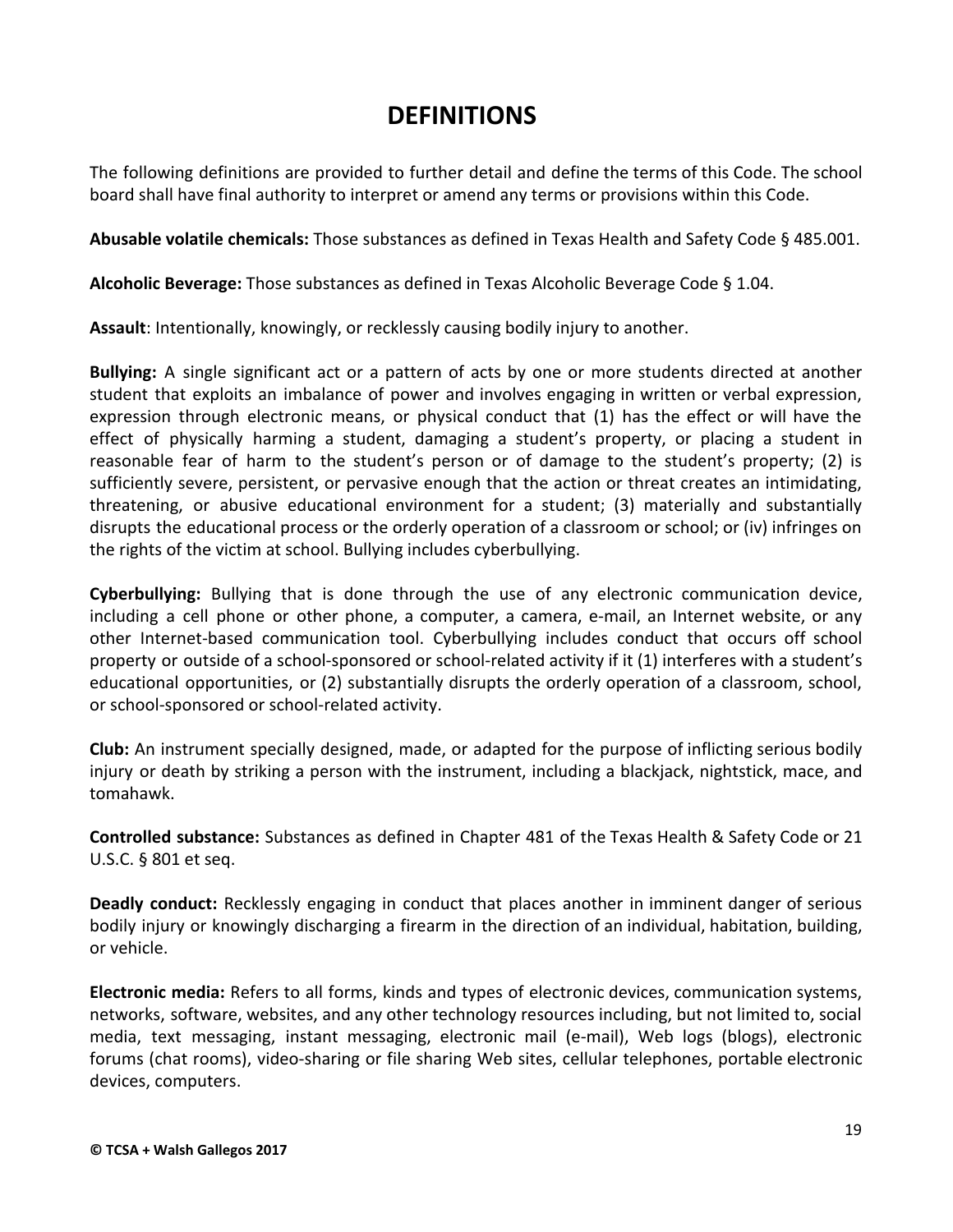**False alarm or report:** Knowingly initiating, communicating, or circulating a report of a present, past, or future bombing, fire, offense, or other emergency that is known to be false or baseless and that would ordinarily: (1) cause action by an official or volunteer agency organized to deal with emergencies; (2) place a person in fear of imminent serious bodily injury; or (3) prevent or interrupt the occupation of a building, room, or place of assembly.

**Firearm (federal):** (1) any weapon, including a starter gun that will, is designed to, or may readily be converted to expel a projectile by the action of an explosive; (2) the frame or receiver of any such weapon; (3) any firearm muffler or firearm weapon; or (4) any destructive device, such as an explosive, incendiary, or poison gas bomb, or grenade.

**Firearm (state):** Any device designed, made, or adapted to expel a projectile through a barrel by using the energy generated by an explosion or burning substance or any device readily convertible to that use.

**Gang:** An organization, combination, or association of persons composed wholly or in part of students that: (1) seeks to perpetuate itself by taking in additional members on the basis of the decision of the membership rather than on the free choice of the individual, or (2) that engages in illegal and/or violent activities. In identifying gangs and associated gang attire, signs, or symbols, the School will consult with law enforcement authorities.

**Harassment:** Threatening to cause harm or bodily injury to another, engaging in sexually intimidating conduct, causing physical damage to the property of another, subjecting another to physical confinement or restraint, maliciously taking any action that substantially harms another's physical or emotional health or safety, alone or in combination with other conduct prohibited by School policy, rules or the Code.

**Hazing:** Any act, occurring on or off campus, by one person alone or acting with others, directed against a student, that endangers the mental or physical health or safety of a student for the purposes of pledging, initiation into, affiliation with, holding office in, or maintaining membership in an organization or group. Consent to or acquiescence in the hazing activity does not excuse the student of responsibility for the misconduct.

**Intimate visual material:** visual material that depicts a person: (1) with the person's intimate parts exposed; or (2) engaged in sexual conduct.

**Location-restricted knife:** A knife with a blade over 5 and one-half inches.

**Paraphernalia:** Any article or device used or intended for use to inject, ingest, inhale, or otherwise introduce marijuana, a controlled substance, or a dangerous drug into the human body, including but not limited to roach clips, rolling papers, needles, baggies with residue, razor blades, bongs and pipes.

**Possession:** Regardless of the student's knowledge or intent to possess the item, to have in or on: (1) a student's person or in the student's personal property, such as the student's clothing, purse, or backpack; (2) in any vehicle used by the student for transportation to or from school or school-related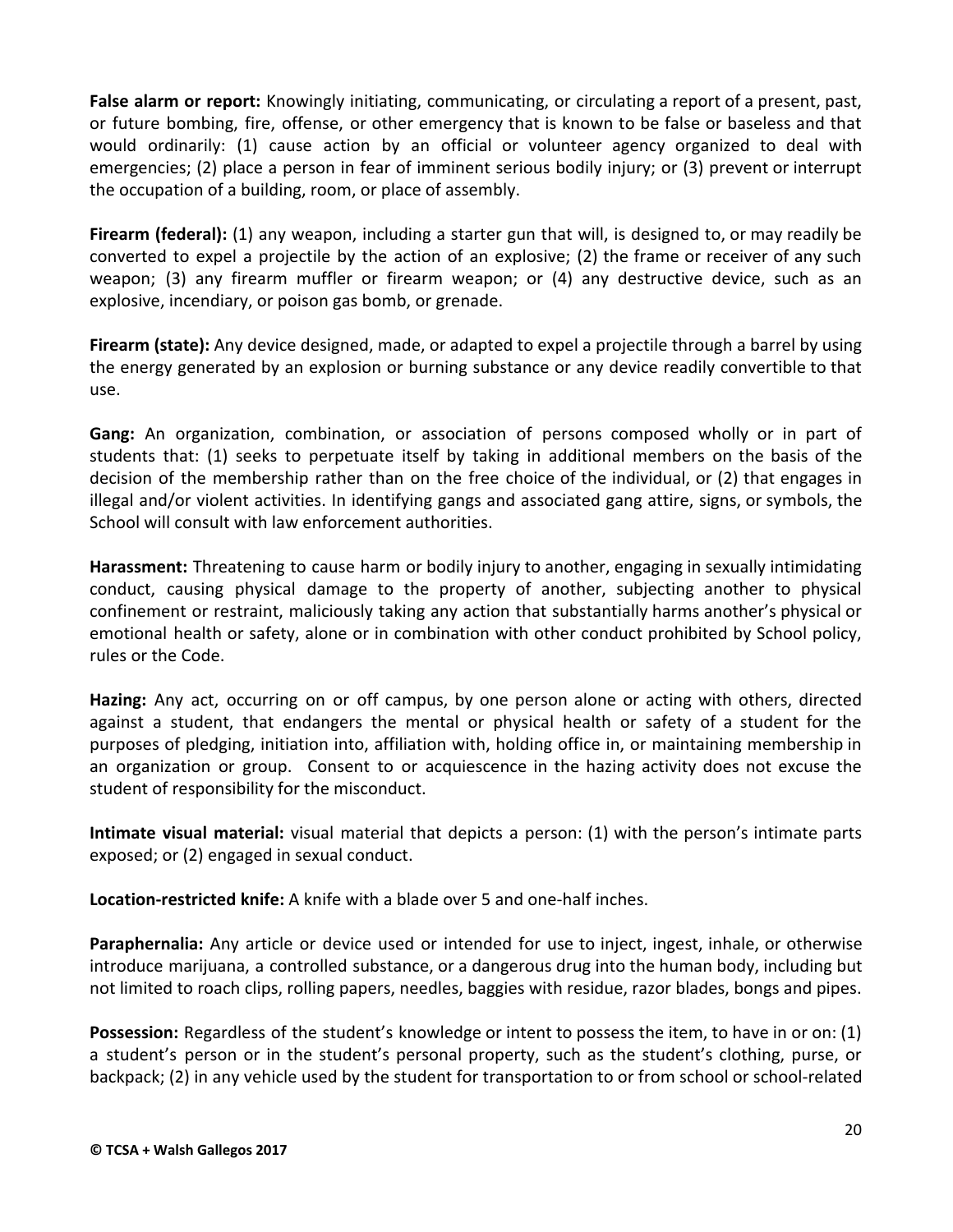activities, such as an automobile, truck, motorcycle, or bicycle; or (3) any other school property used by the student, such as a locker or desk.

**Prohibited item:** Includes but is not limited to (1) alcoholic beverages, marijuana, controlled substances, or dangerous drugs; (2) paraphernalia; (3) prohibited weapons; (4) any other item prohibited by this Code.

**Prohibited weapons:** Includes the following items: armor-piercing ammunition, chemical dispensing device, explosive weapon, firearm silencer, knuckles, machine gun, short-barrel firearm, switchblade knife, or zip gun, taser gun.

**Retaliation:** Harming or threatening to harm another: (1) on account of their service as a School employee or volunteer, (2) to prevent or delay another's service to the School, or (3) because the person intends to report a crime or violation of this Code.

**Self-defense:** When the person who is not the aggressor in an encounter uses the minimum force required to remove himself or herself from immediate danger of harm. Actions that escalate or continue the encounter will not be considered self-defense.

**Sexual harassment:** Unwelcome sexual advances, requests for sexual favors, and other verbal or physical conduct of a sexual nature that has the purpose or effect of unreasonably interfering with a student's performance or creates an intimidating, hostile, or offensive educational environment.

**Soliciting:** Requesting, commanding, or attempting to induce another student to engage in specific conduct that would constitute a violation of the Code, and with the intent that a violation of the Code be committed.

**Short-barrel firearm:** A rifle with a barrel length of less than 16 inches or a shotgun with a barrel length of less than 18 inches, or any weapon made from a rifle or shotgun if, as altered, it has an overall length of less than 26 inches.

**Switchblade knife:** Any knife with a blade that folds, closes, or retracts into the handle or sheath and that opens automatically by pressing a button or other device located on the handle or opens or releases a blade from the handle or sheath by the force of gravity or centrifugal force.

**Terroristic threat:** Threats to commit an offense involving violence to any person or property with intent to: (1) cause a reaction by an official or volunteer agency organized to deal with emergencies; (2) place any person in fear of imminent serious bodily injury; (3) prevent or interrupt the occupation or use of a building, room, place of assembly, place to which the public has access, place of employment or occupation, aircraft, automobile, or other form of conveyance, or other public place; (4) cause impairment or interruption of public communications, public transportation, public water, gas, or power supply or other public service; (5) place the public or a substantial group of the public in fear of serious bodily injury; or (6) influence the conduct or activities of a branch or agency of the federal government, the state, or a political subdivision of the state (including the School).